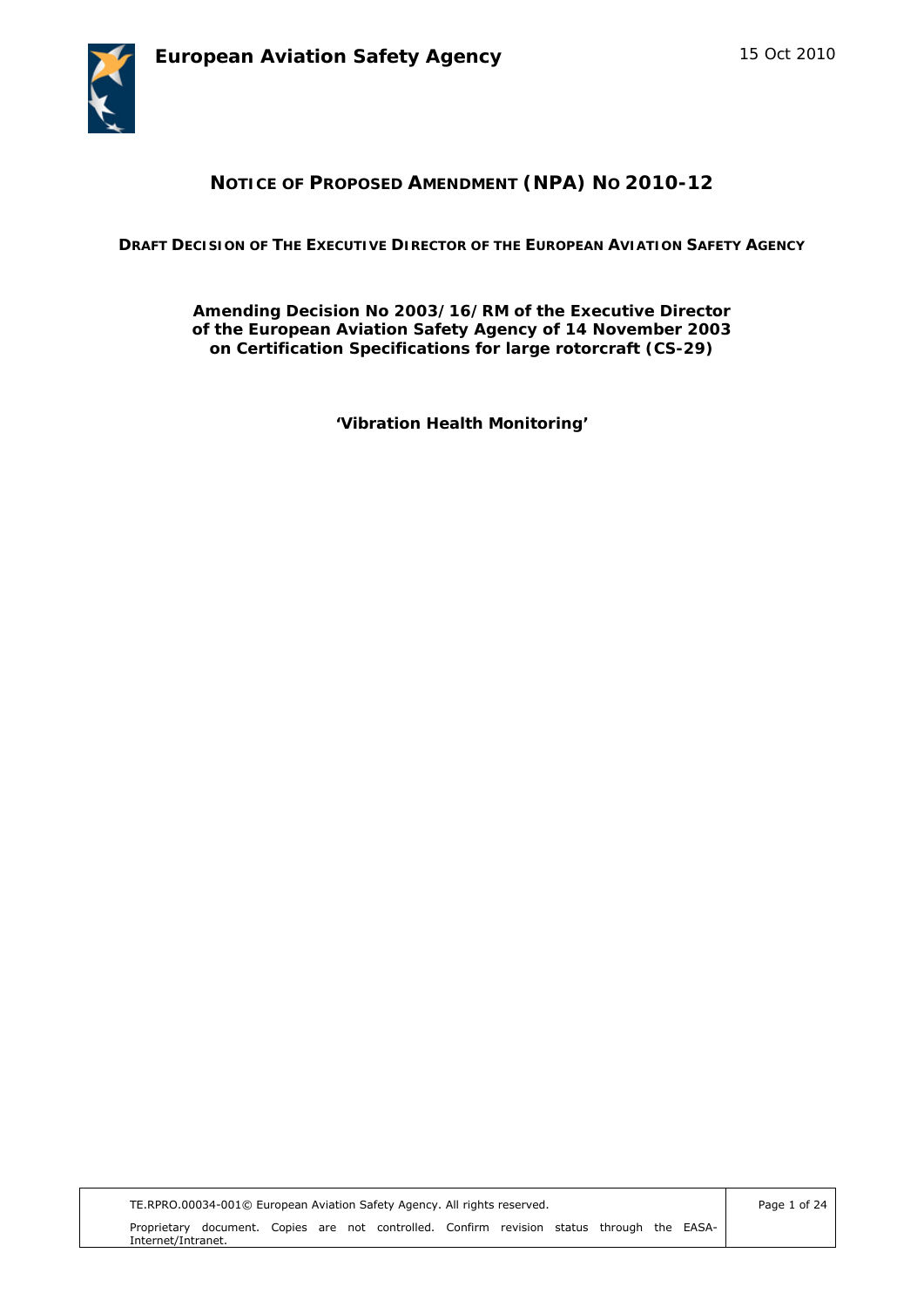## **TABLE OF CONTENTS**

|           | H.  | $\frac{1}{3}$ |  |
|-----------|-----|---------------|--|
|           | TTT |               |  |
|           | TV. |               |  |
|           |     |               |  |
|           |     |               |  |
| <b>B.</b> |     |               |  |
|           |     |               |  |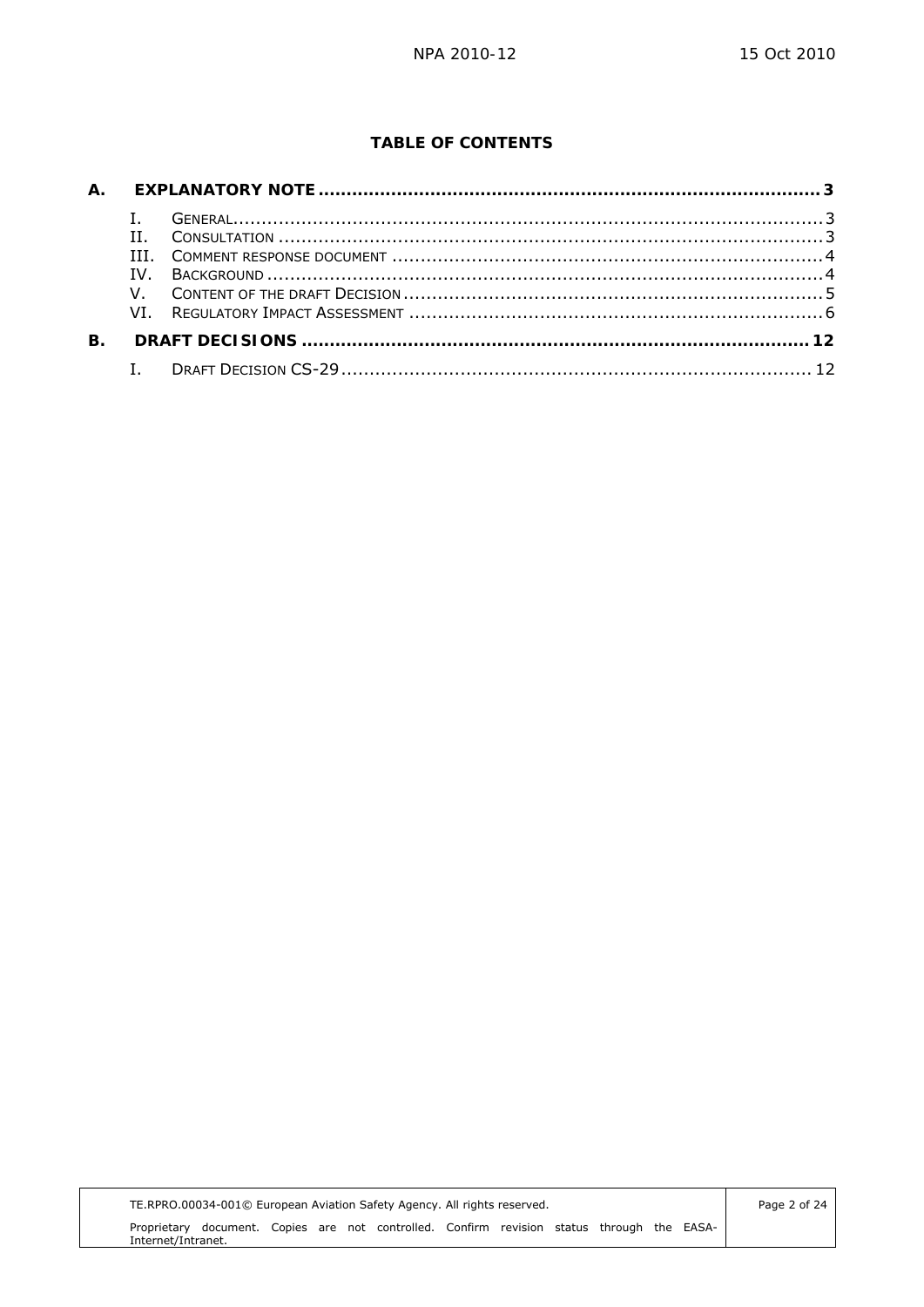## <span id="page-2-0"></span>**A. Explanatory Note**

### <span id="page-2-1"></span>**I. General**

- 1. The purpose of this Notice of Proposed Amendment (NPA) is to envisage amending Decision No 2003/[1](#page-2-3)6/RM of the Executive Director of 14 November 2003<sup>1</sup>. The scope of this rulemaking activity is outlined in the Terms of Reference (ToR) 27&29.019 and is described in more detail below.
- 2. The European Aviation Safety Agency (hereinafter referred to as 'the Agency') is directly involved in the rule-shaping process. It assists the Commission in its executive tasks by preparing draft regulations, and amendments thereof, for the implementation of the Basic Requlation<sup>[2](#page-2-4)</sup> which are adopted as 'Opinions' (Article 19(1)). It also adopts Certification Specifications, including Airworthiness Codes and Acceptable Means of Compliance and Guidance Material to be used in the certification process (Article 19(2)).
- 3. When developing rules, the Agency is bound to follow a structured process as required by Article 52(1) of the Basic Regulation. Such process has been adopted by the Agency's Management Board and is referred to as 'The Rulemaking Procedure'<sup>[3](#page-2-5)</sup>.
- 4. This rulemaking activity is included in the Agency's Rulemaking Programme for 2011. It implements the rulemaking task 27&29.019: Vibration Health Monitoring Specification and Update to Miscellaneous Guidance (MG)15.
- 5. The text of this NPA has been developed by a rulemaking group. It is submitted for consultation of all interested parties in accordance with Article 52 of the Basic Regulation and Articles 5(3) and 6 of the Rulemaking Procedure.

## <span id="page-2-2"></span>**II. Consultation**

 $\overline{a}$ 

- 6. To achieve optimal consultation, the Agency is publishing the draft Decision of the Executive Director on its website. Comments should be provided within 3 months in accordance with Article 6(4) of the Rulemaking Procedure. Comments on this proposal should be submitted by one of the following methods:
- **CRT:** Send your comments using the Comment-Response Tool (CRT) available at [http://hub.easa.europa.eu/crt/.](http://hub.easa.europa.eu/crt/)
- **E-mail:** In case the use of CRT is prevented by technical problems, these should be reported to the [CRT webmaster](mailto:crt@easa.europa.eu) and comments should be sent by email to [NPA@easa.europa.eu.](mailto:NPA@easa.europa.eu)
- **Correspondence:** If you do not have access to the Internet or e-mail, you can send your comment by mail to:

TE.RPRO.00034-001© European Aviation Safety Agency. All rights reserved. Proprietary document. Copies are not controlled. Confirm revision status through the EASA-Internet/Intranet.

<span id="page-2-3"></span><sup>1</sup> Decision No 2003/16/RM of the Executive Director of the Agency of 14 November 2003 on certification specifications for large rotorcraft («CS-29»). Decision as last amended by Decision No 2008/10/RM of the Executive Director of the Agency of 17 November 2008.

<span id="page-2-4"></span><sup>2</sup> Regulation (EC) No 216/2008 of the European Parliament and of the Council of 20 February 2008 on common rules in the field of civil aviation and establishing a European Aviation Safety Agency, and repealing Council Directive 91/670/EEC, Regulation (EC) No 1592/2002 and Directive 2004/36/EC (OJ L 79, 19.3.2008, p. 1). Regulation as last amended by Regulation (EC) No 1108/2009 of the European Parliament and of the Council of 21 October 2009 (OJ L 309, 24.11.2009, p. 51).

<span id="page-2-5"></span><sup>3</sup> Management Board decision concerning the procedure to be applied by the Agency for the issuing of opinions, certification specifications and guidance material (Rulemaking Procedure), EASA MB 08- 2007, 13.6.2007.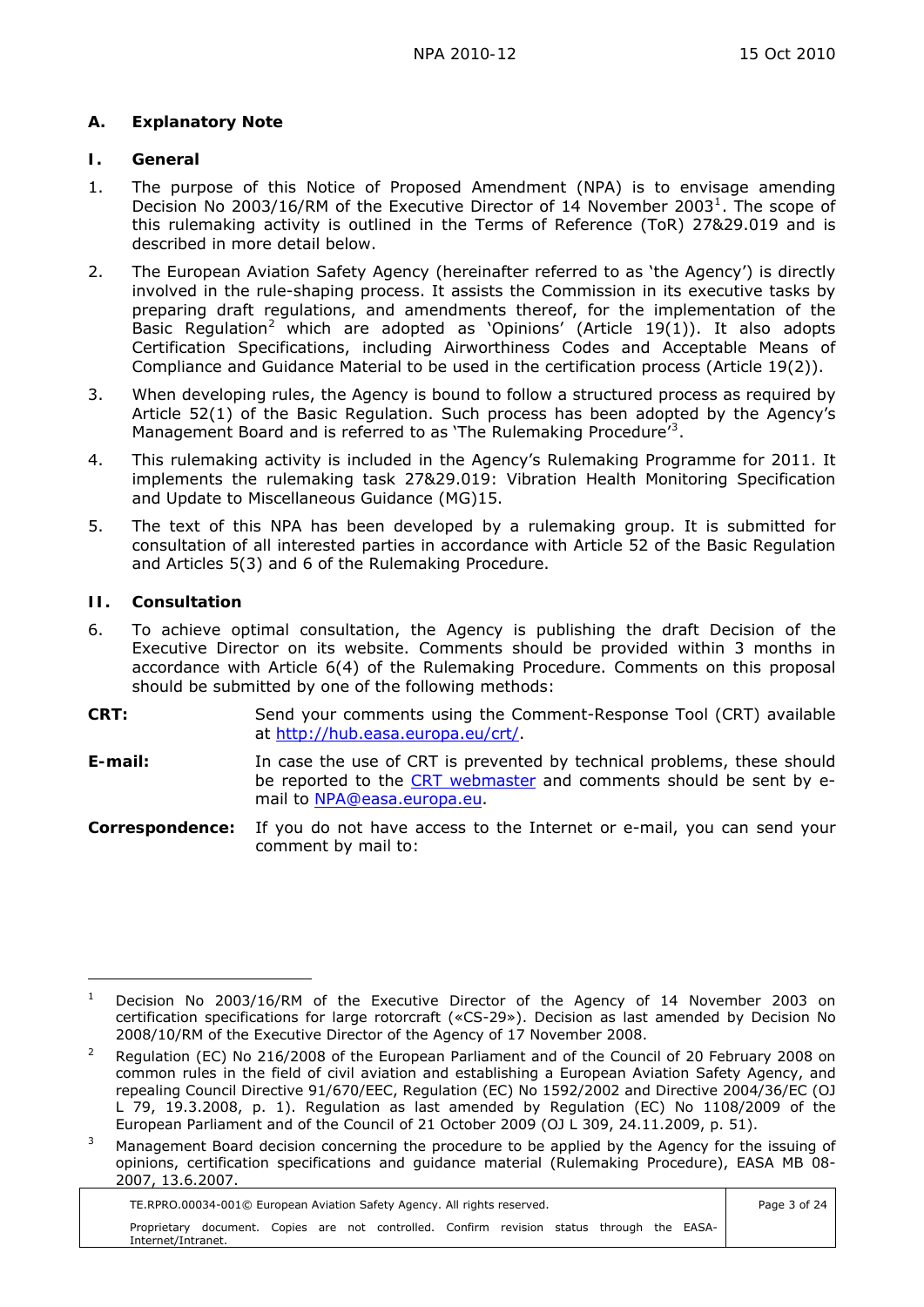Process Support Rulemaking Directorate EASA Postfach 10 12 53 D-50452 Cologne Germany

Comments should be submitted by **15 January 2011**. If received after this deadline, they might not be taken into account.

#### <span id="page-3-0"></span>**III. Comment response document**

7. All comments received in time will be responded to and incorporated in a comment response document (CRD). The CRD will be available on the Agency's website and in the Comment-Response Tool (CRT).

#### <span id="page-3-1"></span>**IV. Background**

- 8. Due to the particular design features of rotorcraft, with single load paths and reliance on the integrity of Critical Parts, a single failure of a rotor or rotor drive component can result in catastrophic effects. Vibration Health Monitoring (VHM) is one method which has been developed to reduce the likelihood of such failures and is now established as a powerful safety tool to aid operators identify the on-set of mechanical failure. Such systems, either individually or integrated into a Health and Usage Monitoring System (HUMS), have been installed on helicopters for many years and have matured with the experience gained.
- 9. ICAO has recognised the safety benefit of VHM systems and has issued recommendations in Annex 6 for the installation of such equipment to helicopters for certain applications and for certain categories and types of operations. Some European states have mandated the installation of such systems through national operating rules. The European wide need to mandate the installation of VHM systems through operating rules will be assessed by the Agency in rulemaking task OPS.074, currently scheduled to start in 2013.
- 10. Rulemaking task 27&29.019 set out with the objective of developing new Miscellaneous Guidance (MG) for inclusion as AMC to CS-27 and CS-29. In early discussions within the rulemaking group, however, it was agreed that the addition of a dedicated VHM Certification Specification was necessary to clearly outline the obligations on an applicant when certification of a helicopter with VHM is requested. The legal basis for mandating VHM is complex, crossing traditional design/operational boundaries which can lead to confusion. The specific issue is that while the design of VHM systems is fully the responsibility of design organisations, the applicability to individual rotorcraft types may arise from various sources including: voluntarily; as a direct application of national operating rules; or as a compensating provision to the design assessments of CS 29.547 and CS 29.917. There was general agreement in the rulemaking group that providing a new certification specification for VHM (CS 29.1465), similar in style to the existing ditching provisions of CS 29.801 that referenced operational requirements, would clarify the situation.
- 11. The group discussed whether to develop a single Miscellaneous Guidance (MG) chapter for all HUMS/VHM or to develop separate documents. It was agreed to develop separate documents, with AMC 29.1465 dedicated to VHM and suitable for use in showing compliance with European operational rules and the design assessments of CS 29.547(b) and CS 29.917(b). FAA AC 29-2C MG15 on 'Airworthiness Approval of Rotorcraft Health Monitoring Systems (HUMS)' would be updated but remain as general advice on approval of 'HUMS' credits.
- 12. When CS 29.1465 and AMC 29.1465 were conceived, the rulemaking group was primarily focussed on CS-29 helicopter applications as experience to date is primarily with large helicopters operating off-shore in support of the oil/gas industry. The safety benefits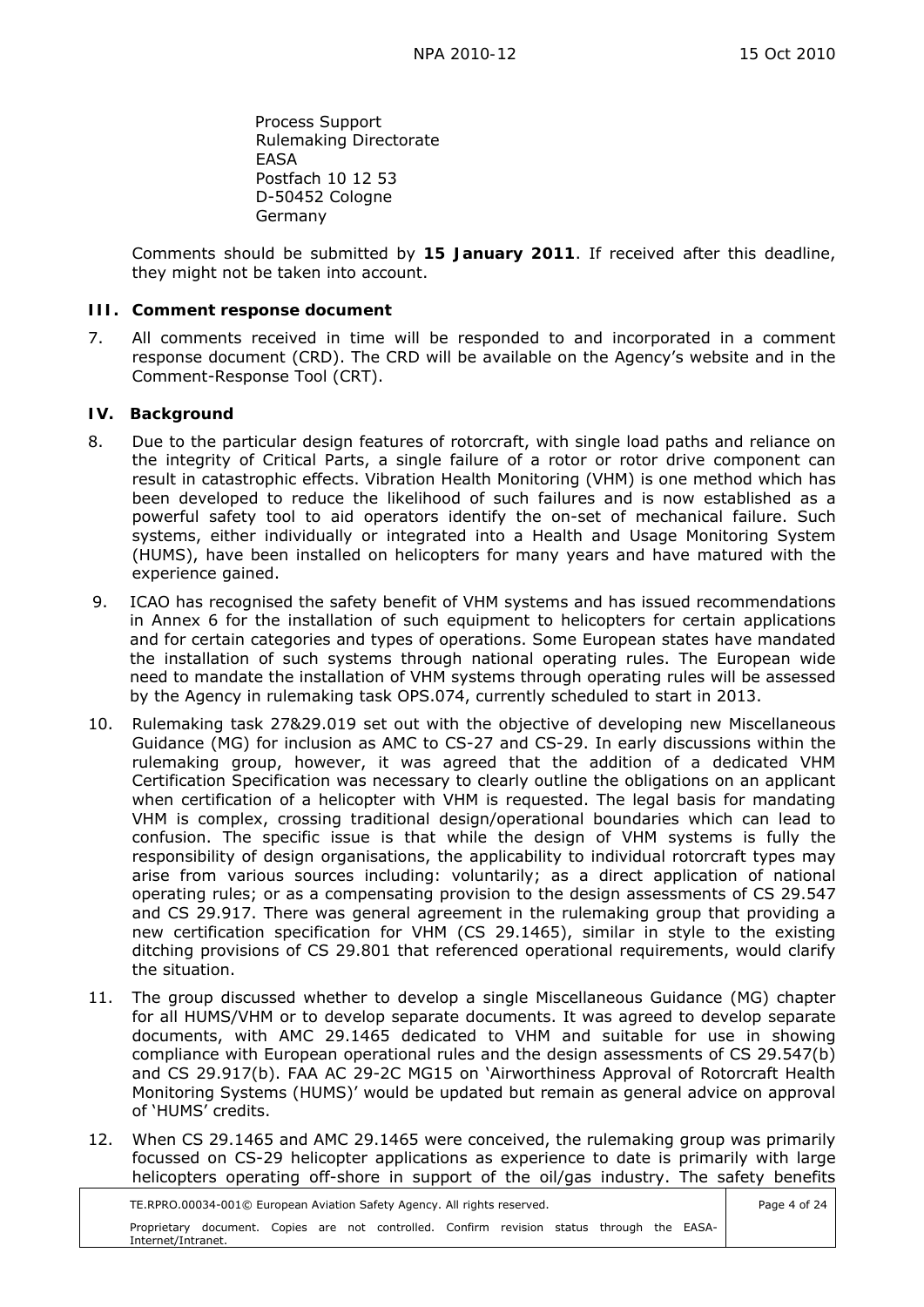obtained relative to the costs also make the installation of VHM systems an affordable safety enhancement for other multi-engine and single-engine rotorcraft. However, although the new Certification Specification and AMC could be useful for small rotorcraft, the rulemaking group acknowledged that there may be small rotorcraft VHM applications that do not meet the full intent of these proposals. The group did not want to put obstacles in the way to prevent the development and acceptance of small rotorcraft VHM systems, and so the proposal for CS-27 was subsequently withdrawn. Applicants who intend to install VHM on CS-27 rotorcraft could elect to comply with the CS-29 Certification Specification where they felt this was appropriate.

- 13. Consideration was given to include engine VHM systems within this task. However, the primary purpose of VHM on engines is to improve reliability. As engine reliability is a responsibility of the engine TC holder it would be more appropriate for any requirements addressing VHM on engines to be included within CS-E. In addition, although improving engine reliability is obviously desirable, it is generally considered that the current level of engine reliability on CS-29 rotorcraft is acceptable and is adequately controlled by existing provisions in CS-E. Engines were therefore excluded from these proposals.
- 14. The update of previously published guidance on HUMS (FAA AC 27-1B MG15 and AC-29- 2C MG15), which formed part of this task, has not progressed within the timeframe of this task due to the group's focus on developing the new CS 29.1465 and associated AMC. The update to MG15 and compatibility with CS 29.1465 and AMC 29.1465 will now be performed in association with rulemaking task 27&29.029, using the existing rulemaking group.

### <span id="page-4-0"></span>**V. Content of the draft Decision**

- 15. The aim of this NPA is to propose a new Certification Specification (CS 29.1465) and associated AMC (AMC 29.1465) covering the design and certification of VHM systems.
- 16. CS 29.1465 does not in itself mandate the installation of VHM systems but sets the minimum design and performance standards if such a system is fitted. Compliance with CS 29.1465 can either be on a voluntary basis, to comply with an operational requirement or as a compensating provision to mitigate a Hazardous/Catastrophic failure condition identified through a design assessment.
- 17. AMC 29.1465 is based on a VHM specification developed by the Helicopter Health Monitoring Advisory Group (HHMAG) as a guide to designing, certificating and operating a VHM system. This group was set up in the late 1980s, with an international membership from across the industry, and has been actively involved in developing and assisting in the introduction of health monitoring in helicopters.
- 18. The envisaged changes to Decision 2003/16/RM are:
	- creation of CS 29.1465: Vibration Health Monitoring,
	- creation of AMC 29.547: Main Rotor And Tail Rotor Structure,
	- creation of AMC 29.917: Rotor Drive System Design,
	- creation of AMC 29.1465: Vibration Health Monitoring.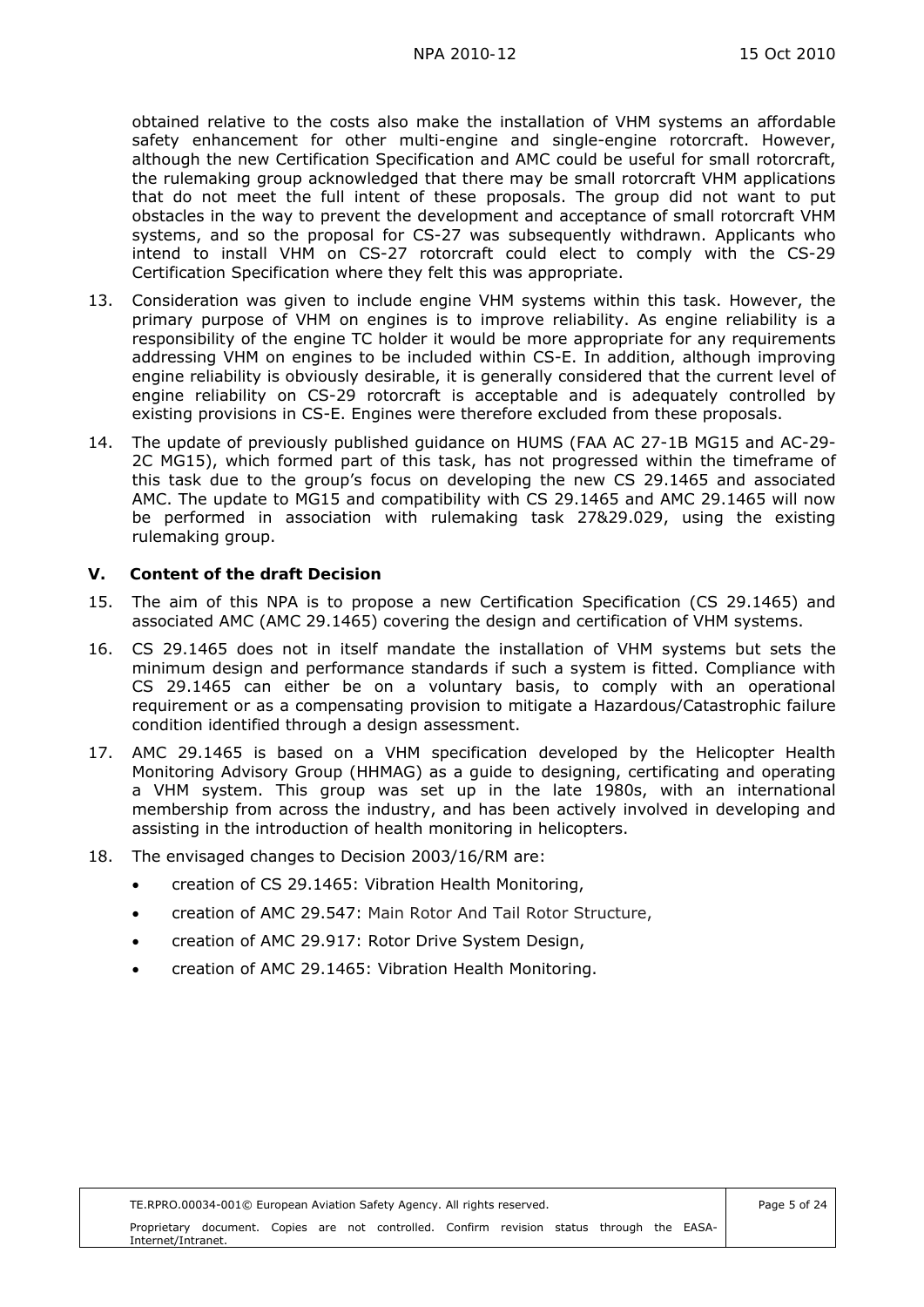### <span id="page-5-0"></span>**VI. Regulatory Impact Assessment**

- 1. Purpose and intended effect
	- a. Issue which this NPA is intended to address

 Rotorcraft are potentially more vulnerable to catastrophic mechanical failures than fixed-wing aeroplanes due to their reliance on the integrity of fatigue loaded, single load path components within the rotor and rotor drive systems and hundreds of other Critical Parts. A single failure of any of these components can result in catastrophic effects on the rotorcraft.

 For many years metallic particle detectors have been used to indicate if a gearbox is generating metal and thus provide advance warning of bearing failures and accelerated wear of other components. However, this method cannot provide a reliable early warning of component failure resulting from certain failure modes, including fatigue cracking. It was this vulnerability and the high accident rate in the 1970s and 1980s that led to the development of VHM systems able to monitor the health and integrity of helicopter rotor and rotor drive systems.

 VHM systems entered service in the UK in 1991 as a voluntary initiative by the helicopter operators and the offshore oil and gas industry following a successful series of operational trials. VHM technology has now been established as a valuable safety tool that aids operators to identify the on-set of mechanical failure. Such systems, either individually or integrated into HUMS, have been installed on working helicopters for over 19 years and have matured with the experience gained. VHM provides the helicopter industry with a method of indicating incipient failures within the rotor and rotor drive system, including fatigue failures of shafts and gears and any failures which cause misalignment or imbalance of rotating assemblies.

b. Scale of the issue (quantified if possible)

VHM systems are currently fitted to multi-engine helicopters operating off-shore in a hostile environment. In the UK, a VHM system has been a requirement<sup>[4](#page-5-1)</sup> to be fitted to helicopters with a maximum approved passenger seating configuration (MAPSC) of more than nine. From 1 July 2005, Norway required helicopters with a MAPSC greater than nine and operating in support of oil and gas exploitation to be fitted with VHM systems.

Worldwide there are over 2 million flying hours of VHM experience and studies have shown that VHM systems have provided the first warning for approximately 69% of the rotor and rotor drive system failure types monitored by VHM and for approximately 60% of all potentially catastrophic failure cases.

In 1999, a further study by the HHMAG showed that incidents of serious vibration occurring in-flight had reduced dramatically within the UK fleet following the introduction of these systems. Ongoing worldwide experience has continued to demonstrate that vibration health monitoring systems can provide early warning of developing failures.

### c. Brief statement of the NPA objectives

 $\overline{a}$ 

The NPA proposes a new Certification Specification and associated AMC. The aim is not to mandate the use of VHM but to ensure that if VHM/HUMS is installed on a rotorcraft, either voluntarily or to meet an existing requirement, it meets a minimum airworthiness and performance standard acceptable to the Agency.

<span id="page-5-1"></span><sup>4</sup> CAP 393 Air Navigation: The Order and the Regulation (Schedule 4(15)).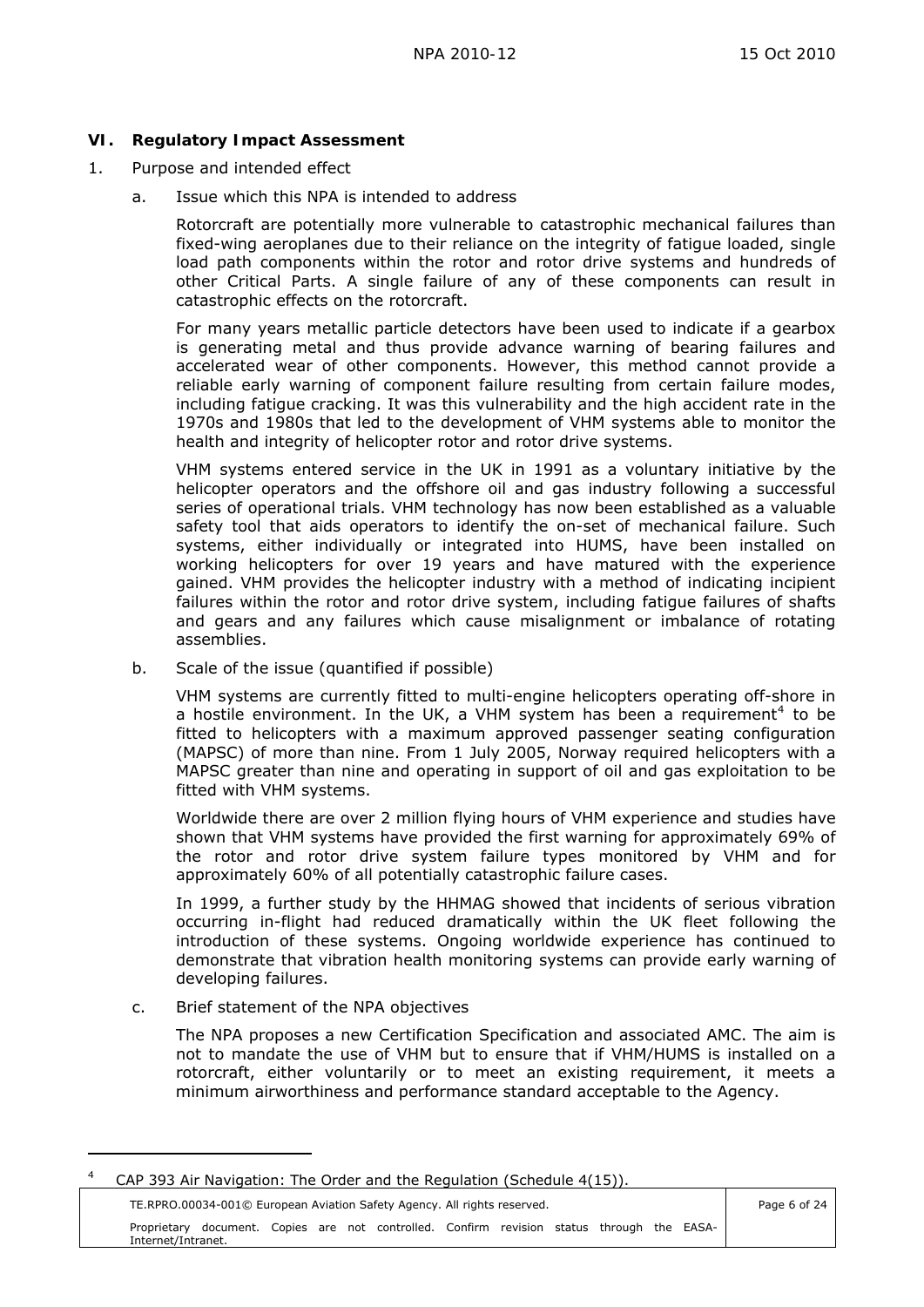## 2. Options

a. The options identified:

### **Option 1: Do nothing**

Current AMC material does not reflect the latest developments and experience gained in the application of VHM technology. The 'do nothing' option will therefore fail to provide clear regulatory guidance to industry on the acceptable design and performance standards of VHM systems.

With no uniform airworthiness criteria specified, operators are only required to demonstrate that the equipment is able to perform its intended function.

### **Option 2: Provide additional AMC**

Additional AMC will provide a clear means of compliance to demonstrate that new VHM systems meet the expected design and performance standards for such systems.

The form this AMC should take was subject to some debate within the rulemaking group. Consideration was given to using an ETSO, Miscellaneous Guidance or a specific AMC paragraph. The general opinion was that an ETSO would be appropriate for anything which can be accurately specified (such as hardware, interfaces, etc.) but would be unsuitable for design guidance on issues like developing health indicators and threshold settings. Furthermore, an AMC paragraph was not a viable option due to the lack of a dedicated certification specification in Book 1 to link the AMC.

### **Option 3: Non-mandatory rulemaking action**

The main advantage of a dedicated certification specification addressing VHM is to clearly define the design considerations and VHM functionality necessary to be compliant with the minimum acceptable design standards of CS-29 and operational requirements.

Providing non-mandatory VHM design standards in CS-29, similar in style to the existing ditching provisions of 27/29.801 that referenced operational requirements, would clarify the situation. This was also a recommendation from the HHMAG.

### **Option 4: Mandatory rulemaking action**

Option 4 would mandate the installation of a VHM system through a dedicated certification specification in CS-29.

b. The preferred option selected (if possible)

Please see paragraph VI-5 below.

3. Sectors concerned

Manufacturers and operators of rotorcraft and designers of VHM equipment.

- 4. Impacts
	- a. All identified impacts
		- i. Safety

Following a series of accidents in the UK, the Air Accident Investigation Branch (AAIB) have made recommendations suggesting that the occurrences might have been prevented had VHM systems been utilised.

Following a fatal accident to a helicopter fitted with a VHM system, the Norwegian AAIB concluded that the occurrence would have been prevented had the relevant VHM sensor not been unserviceable for some time and therefore unable to detect the developing fault. They also concluded that this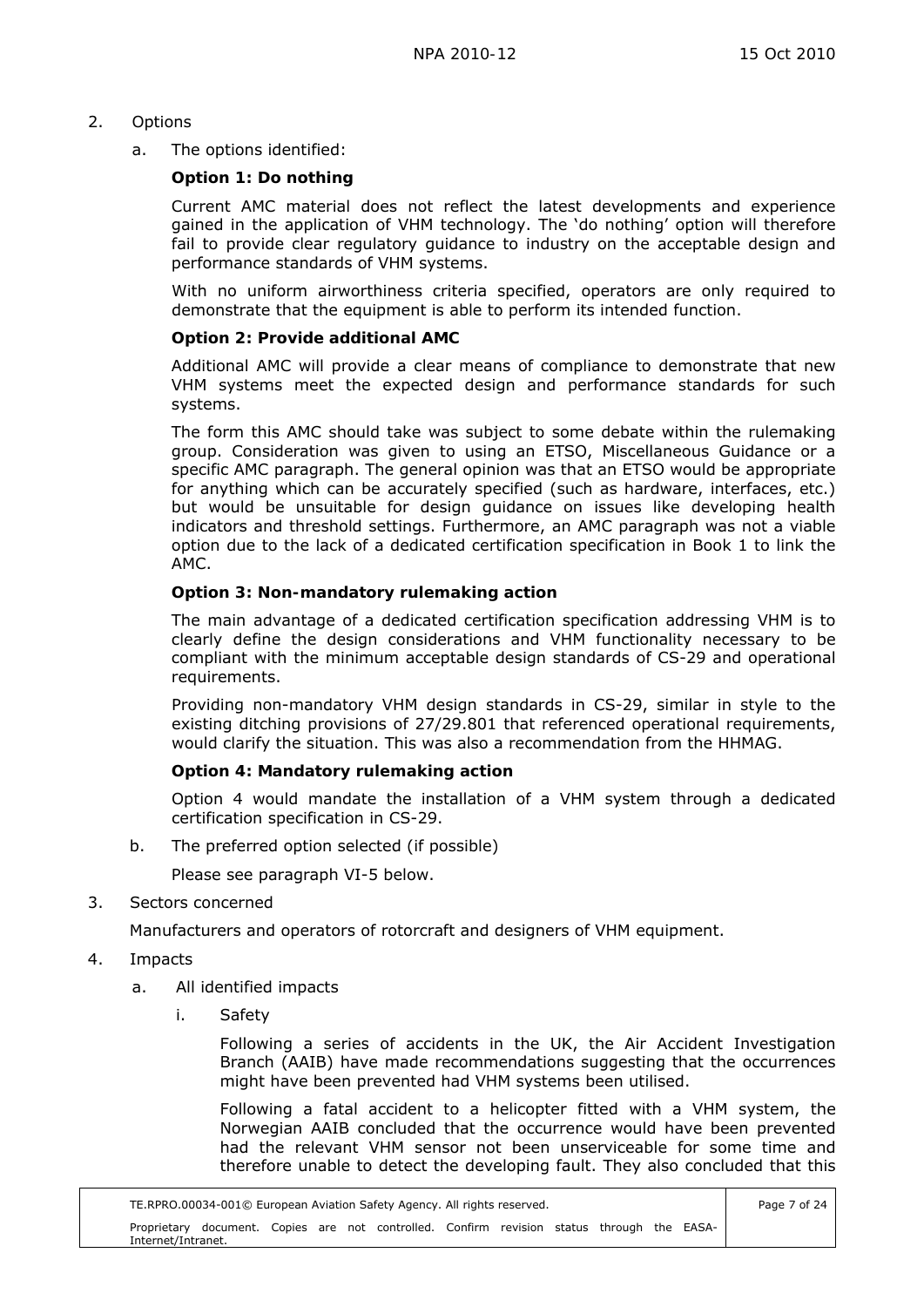accident showed that such VHM systems were capable of being an important tool in accident prevention, and recommended that National Aviation Authorities (NAAs) 'around the North Sea basin' assess requirements for such systems. A major independent study in Norway into helicopter safety also concluded that VHM systems were 'probably the most significant isolated safety improvement of the last decade'.

### **Option 1**

In the absence of a single design and certification standard, VHM systems are currently being installed in rotorcraft without the benefit of previous knowledge and experience and, as a consequence, may not achieve the level of safety benefit being claimed.

### **Option 2**

Updating and providing additional AMC that reflects good design and certification practice will contribute to improving VHM systems design and operation and provide a safety benefit if voluntary compliance is selected.

### **Option 3**

Creating a certification specification in CS-29 will provide a legal obligation on the applicant to develop VHM systems that comply with a minimum standard when required to do so through an operational rule, if selected as a compensating provision in a design assessment or on a voluntary basis. This will ensure that installed VHM systems provide an acceptable level of effectiveness and reliability.

### **Option 4**

Option 4 will extend the safety benefit of VHM systems to all rotorcraft within a given category, irrespective of intended operational use.

ii. Economic

## **Option 1**

Not having any VHM design standards and/or guidance will inevitably lead to systems of varying standards being presented to the Agency for certification and will not ensure that VHM systems meet an acceptable minimum design standard. VHM systems that do not meet the standards and expectations of customers may require extensive development once in service. This will create a high economic impact.

### **Option 2**

The primary purpose of VHM, whether required to comply with design or operational rules, is to improve safety by providing advanced warning of incipient failures. At this point in time there is general agreement across regulators and industry that a single standard, with a common objective, could be applied to both design and operational requirements for VHM and that one common standard would be beneficial to the industry.

Defining Acceptable Means of Compliance that gives applicants prior knowledge of what is acceptable to the Agency, will enable better planning and give the applicant some confidence that a system could be certified. This will ensure that certification costs are minimised.

### **Option 3**

As this option is non-mandatory, there will be no specific compliance costs associated with it. Voluntary compliance or compliance with an existing operating rule will have a similar economic impact as detailed in Option 4.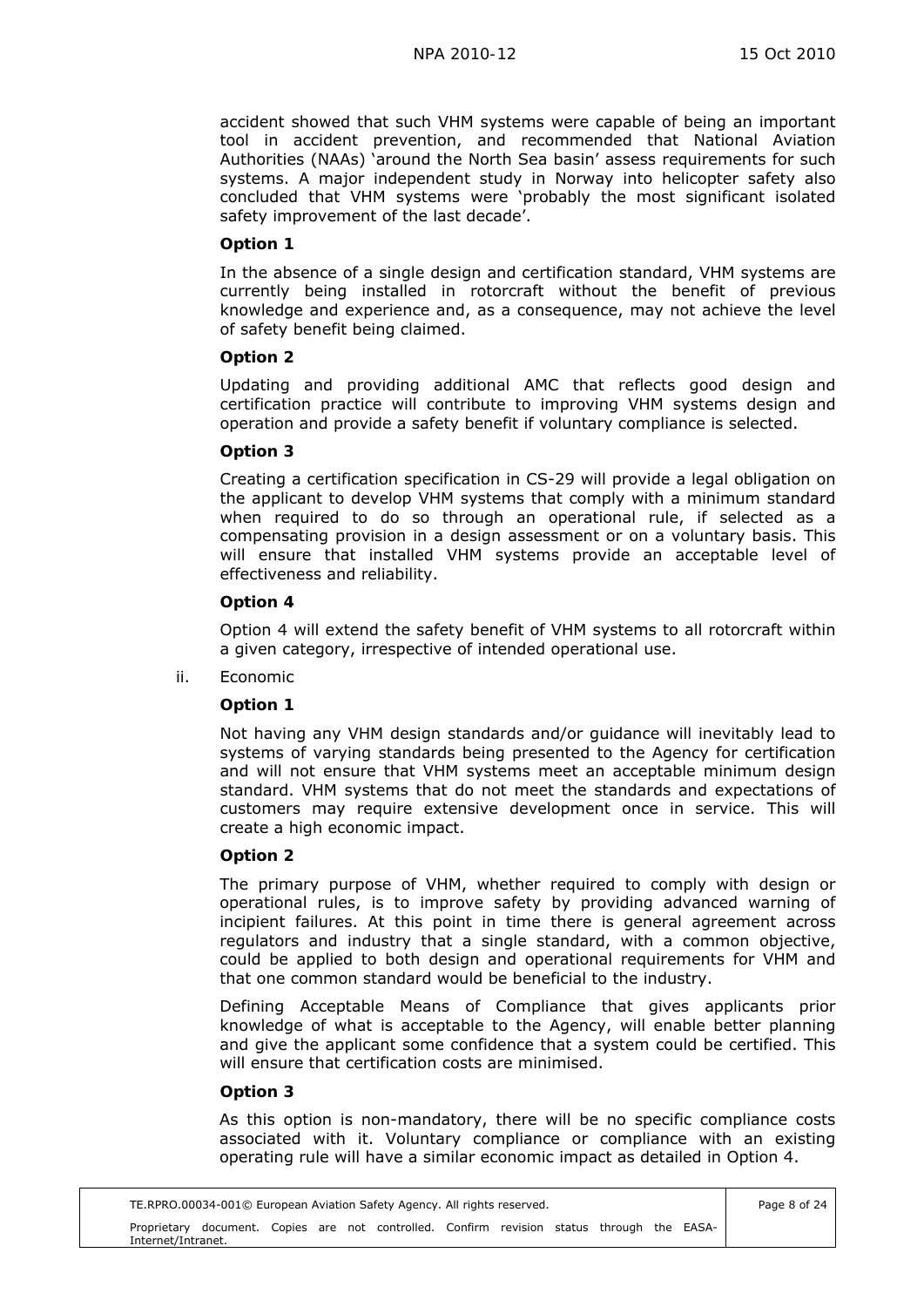## **Option 4**

Manufacturers would incur additional costs associated with the design, development and certification of equipment. Additionally, new operators of VHM/HUMS would incur additional costs associated with the ground facilities and training if they had not operated a VHM/HUMS system before.

Many large helicopters intended for operations over water in a hostile environment in support of the oil/gas industry, will already be compliant with the proposed rule and AMC.

Typical costs for a new VHM are estimated at:

- VHM hardware €50k–400k/rotorcraft depending on specification,
- cost of ground-based equipment and software: €15k,
- support costs over 5 years: €35k–70k/rotorcraft.

In addition, development and certification costs and costs associated with personnel training and labour spent addressing VHM alerts will need to be added.

Any additional costs must be balanced against enhanced safety and the avoidance of the costs related to accidents (including those due to fatalities, injuries, rotorcraft damage/loss, rescue, salvage and accident investigation, third party liability, loss of revenue, loss of customer confidence and disruption to customer operations). Furthermore, VHM systems offer operational cost savings due to fewer maintenance test flights, reduced component maintenance and increased maintenance insight.

iii. Environmental

None identified.

iv. Social

None identified.

v. Other aviation requirements outside EASA scope

This task will support ICAO Annex 6 operational SARPs on the installation of VHM systems.

vi. Foreign comparable regulatory requirements

FAR Part 29.

b. Equity and fairness in terms of distribution of positive and negative impacts among concerned sectors.

 No equity and fairness issues are expected from any of the options identified. All applicants are equally affected.

- 5. Summary and final assessment
	- a. Comparison of the positive and negative impacts for each option evaluated

## **Option 1**

VHM is seen as an important safety enhancing technology for the detection and indication of insipient failure conditions. VHM has matured since its introduction in the 1990s and is now a cost effective technology with the potential to save both lives and cost. The 'do nothing' option will not aid industry in creating a single certification standard for VHM based on experience and best practice, which is accessible to the whole industry.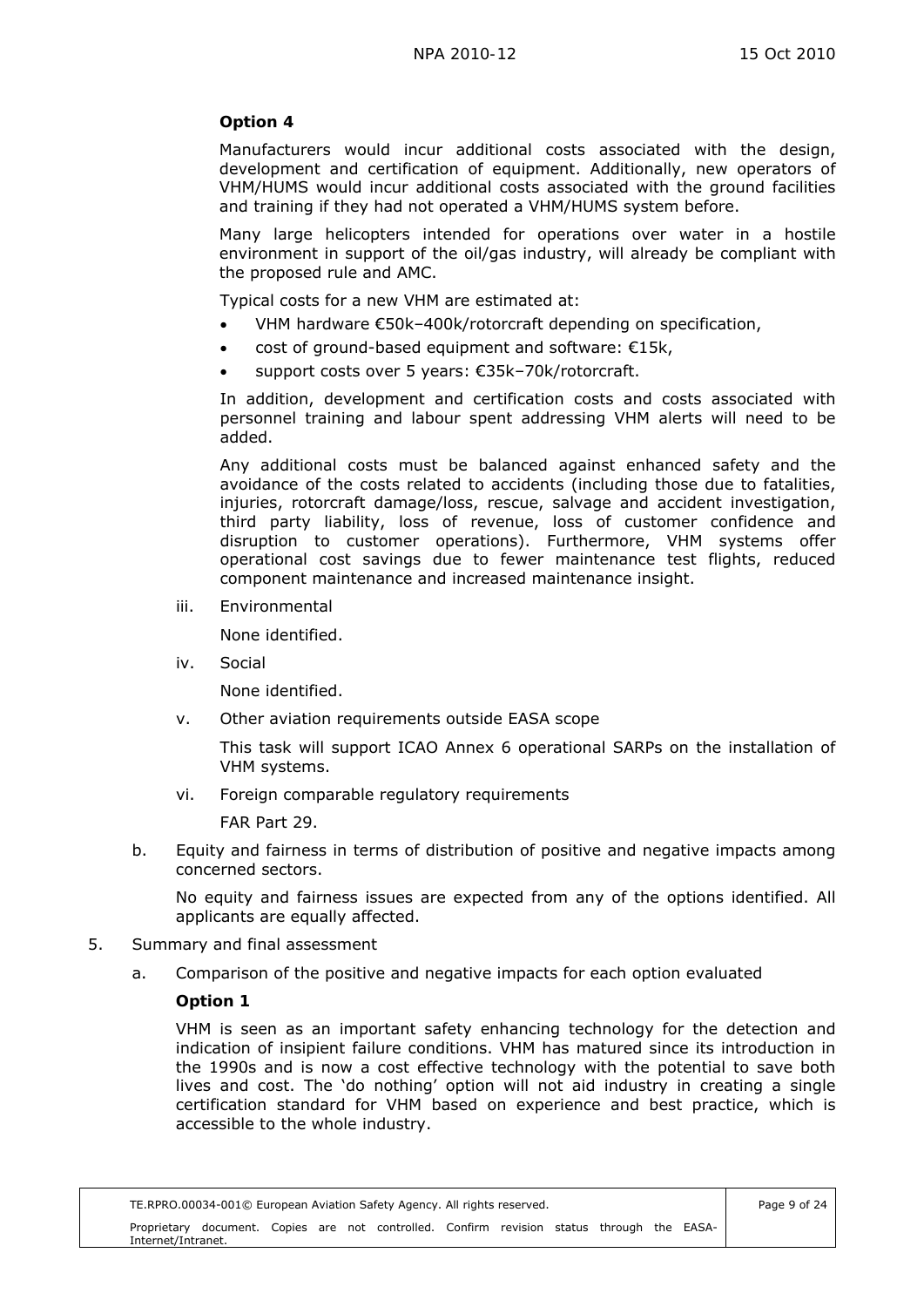## **Option 2**

Defining AMC that gives applicants prior knowledge of what is acceptable to the Agency will enable better planning and give the applicant some confidence that a system could be certified. This will ensure that certification costs are minimised.

However, in the absence of a dedicated VHM system certification specification in the CSs, the only viable option available to provide rotorcraft and VHM system designers with greater design guidance is through a Miscellaneous Guidance paragraph in the adopted FAA AC.

In the case of a VHM system being introduced as a compensating provision to comply with CS 29.547/917, this approach will not provide a clear legal basis and Acceptable Means of Compliance.

### **Option 3**

Presently, there is no direct link between operating rules mandating the installation of VHM equipment and the certification specifications. Rotorcraft operators and customers therefore have no common benchmark on which to assess the acceptability of installed VHM equipment.

The new certification specification will ensure that where operating rules requiring VHM are in place or the applicant declares the use of VHM as a compensating provision in the system design assessments of CS 29.547/917, the VHM system will meet a minimum standard of design and performance that provides an acceptable level of effectiveness and reliability.

It is the aim of the new certification specification to simplify the process of assessment and approval of VHM system design.

### **Option 4**

While Option 4 will provide an increased level of safety, mandating the installation of VHM systems on all rotorcraft types within a category, irrespective of operational role, will extend the scope of VHM beyond that currently envisaged by ICAO.

Furthermore, the design assessment of 29.547/917 allows alternative means to minimise the likelihood of failures that would prevent continued safe flight and landing. Associated AMC is not prescriptive as to the specific compensating provisions to be applied and is largely left to the engineering judgement of the applicant.

VHM has been established as an effective safety system for use in off-shore operations over hostile areas as it provides advanced warning of incipient failures, so that parts can be inspected and replaced before a flight-critical situation develops. This ability to maintain safe flight is paramount in off-shore operations over a hostile area, as the ability to make a controlled ditching may be compromised by sea conditions and the subsequent survivability of occupants may not be assured. These factors will not be present in other operating environments, and an immediate landing, either power-on or power-off, may prevent an incident escalating into a major safety concern.

It is considered unlikely that option 4 would find acceptance within Europe as a whole and would introduce a significant difference with FAA.

b. A summary describing who would be affected by these impacts and analysing issues of equity and fairness

 Manufacturers and operators of rotorcraft and designers of VHM equipment are affected. No issues of equity and fairness have been identified.

c. Final assessment and recommendation of a preferred option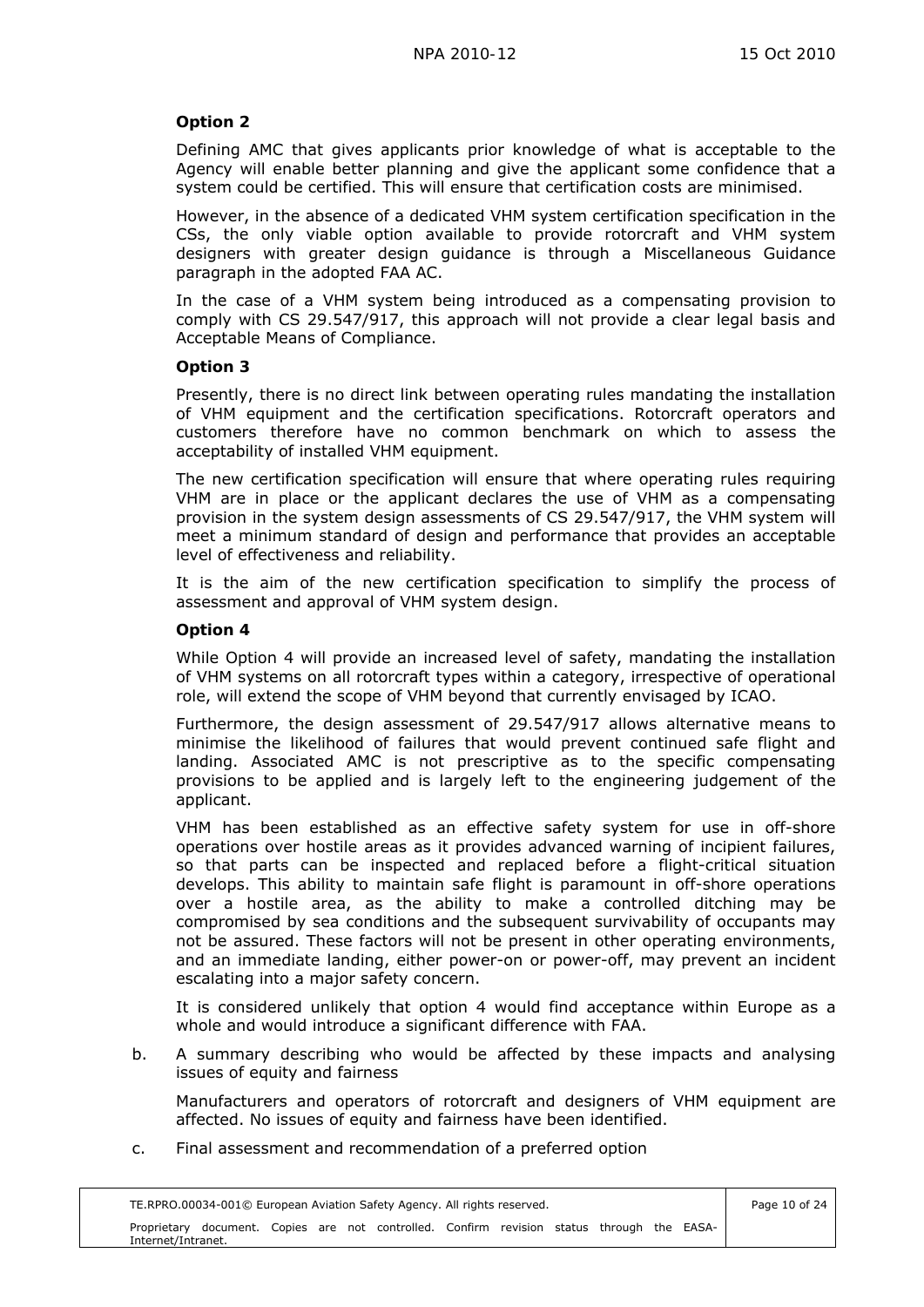Option 3: Non-mandatory rulemaking action, is selected.

Option 3 provides a flexible solution that can easily adapt to changing ICAO SARPS. It does not in itself mandate the installation of VHM from an airworthiness standpoint, but allows applicants to choose the appropriateness of such a system on a case-by-case basis. Where VHM is mandated through an operational rule, this option will provide the necessary link to ensure such equipment meets the minimum certification standard.

Additional and updated AMC on VHM/HUMS will give applicants prior knowledge of what is acceptable to the Agency, will enable better planning, enhance confidence in the acceptance of a VHM system and minimise certification costs.

It is recognised that system performance and some operational issues can only provide benefit once a 'Controlled Service Introduction' phase has been completed and a full set of condition indicators and associated Alert levels have been defined. The AMC will address general design issues, for example: sensors, signal acquisition, signal processing, use of COTS, data transfer, etc., and will contain specific design criteria and performance targets.

The design of the ground-based system is fundamental to the capability of the VHM system and will be included in the AMC.

The rulemaking group was content to recommend this proposal in the knowledge that no additional burden on industry would be created as it will not mandate the installation or use of VHM.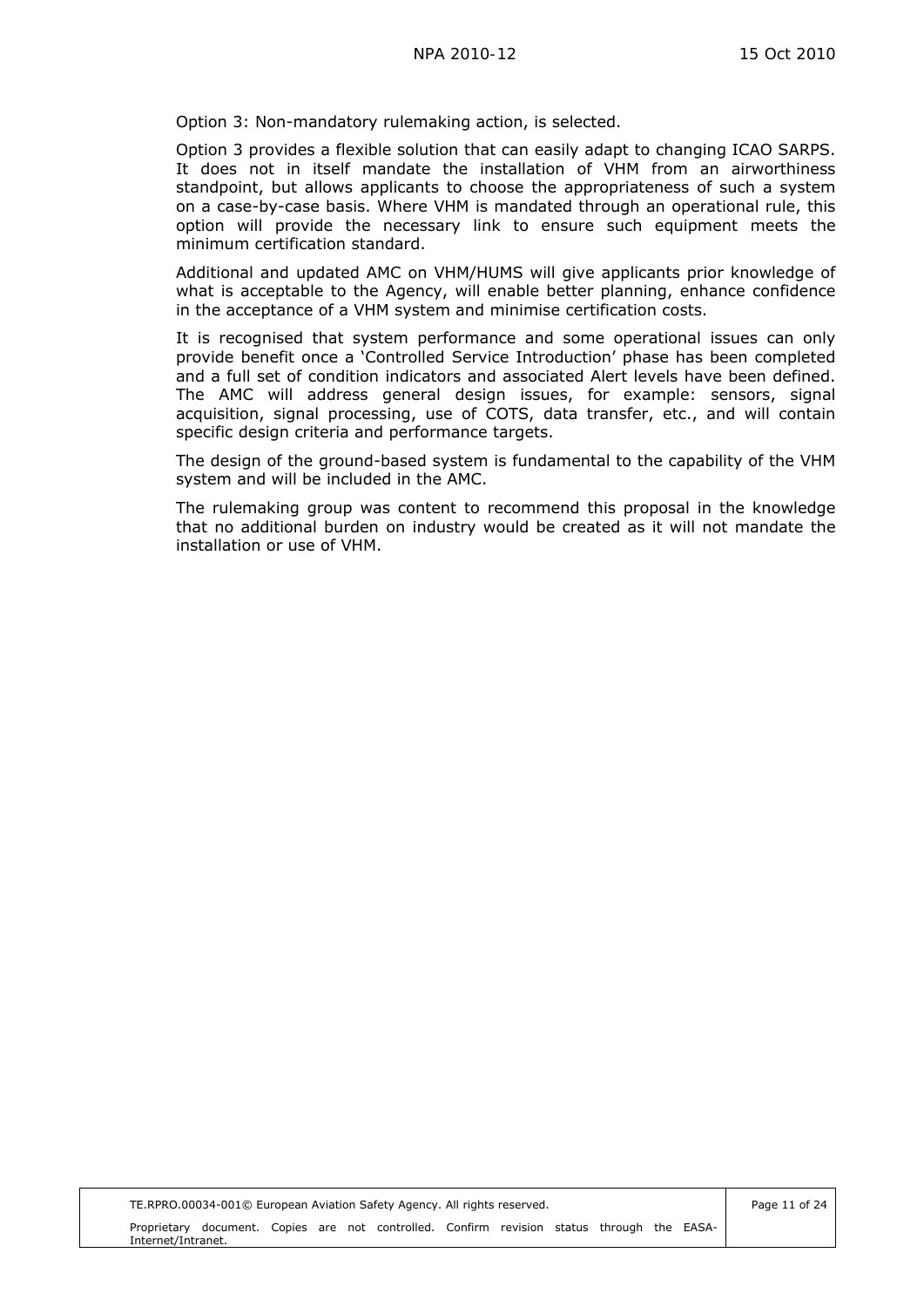### <span id="page-11-0"></span>**B. Draft Decisions**

The text of the amendment is arranged to show deleted text, new text or new paragraph as shown below:

- 1. deleted text is shown with a strike through: deleted
- 2. new text is highlighted with grey shading: new
- 3. … indicates that remaining text is unchanged in front of or following the reflected amendment.

## <span id="page-11-1"></span>**I. Draft Decision CS-29**

1. Add a new Certification Specification to Book 1 to read as follows:

### **Book 1 SUBPART F - EQUIPMENT**

### **CS 29.1465 Vibration Health Monitoring**

If certification of a rotorcraft with vibration health monitoring of the rotors and/or rotor drive systems is requested, then the design and performance of the vibration health monitoring system must meet the requirements of this paragraph.

(a) A safety analysis must be used to identify all component failure modes that could prevent continued safe flight or safe landing, for which vibration health monitoring could provide a reliable means of early detection.

(b) Vibration health monitoring must be provided for the failure modes identified in subparagraph (a), when it can increase the likelihood of early detection.

### **Book 2 SUBPART F – EQUIPMENT**

2. Add a new AMC 29.547 to read as follows:

### **AMC 29.547 Main Rotor And Tail Rotor Structure**

Where Vibration Health Monitoring is used as a compensating provision to meet CS 29.547(b), the design and performance of the vibration health monitoring system should be shown to meet AMC 29.1465.

### 3. Add a new AMC 29.917 to read as follows:

### **AMC 29.917 Rotor Drive System Design**

Where Vibration Health Monitoring is used as a compensating provision to meet CS 29.917(b), the design and performance of the vibration health monitoring system should be shown to meet AMC 29.1465.

### 4. Add a new AMC 29.1465 to read as follows:

#### **AMC 29.1465 Vibration health monitoring**

### a. Explanation

TE.RPRO.00034-001© European Aviation Safety Agency. All rights reserved. Proprietary document. Copies are not controlled. Confirm revision status through the EASA-Internet/Intranet.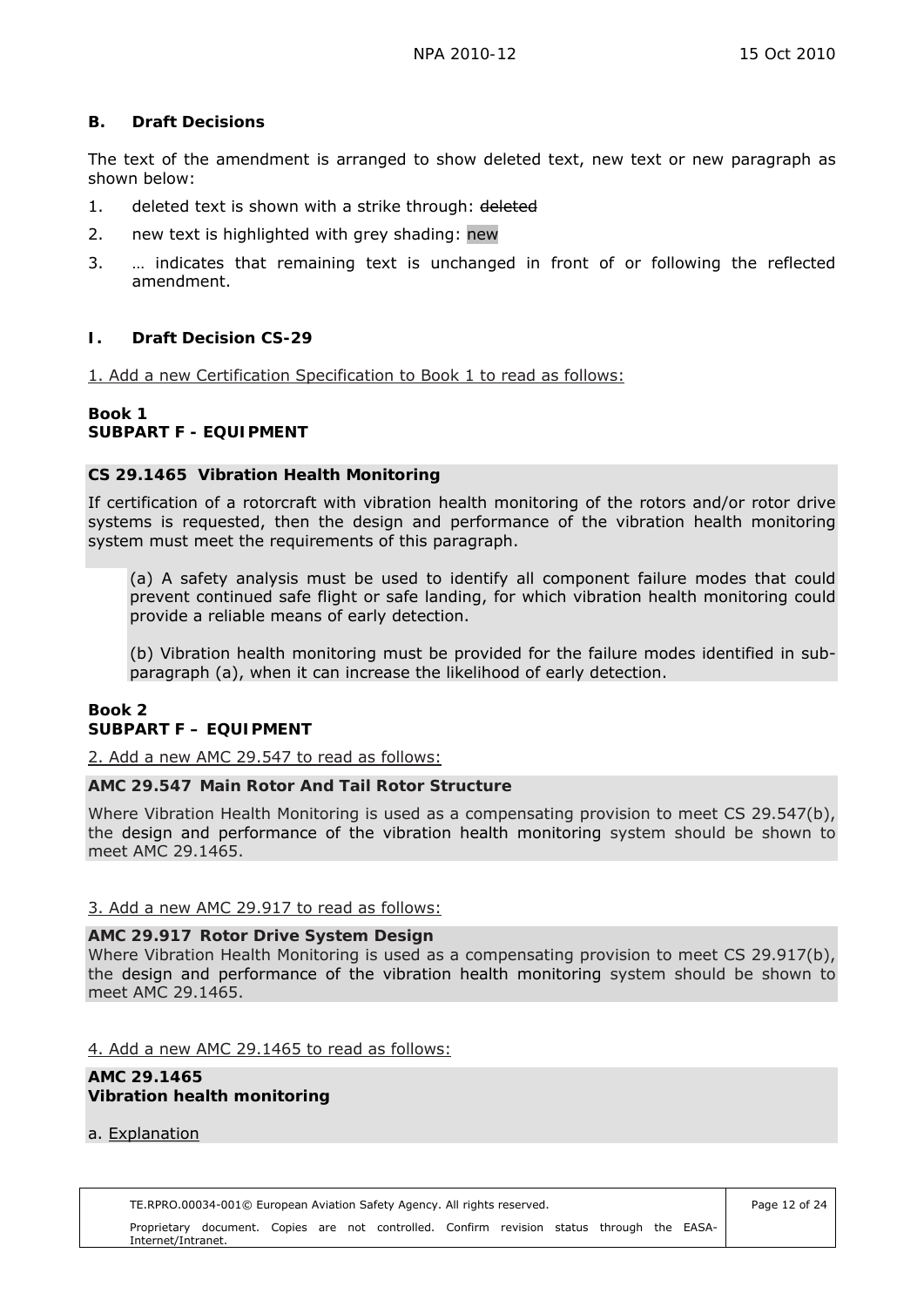- (1) The purpose of this AMC is to provide an Acceptable Means of Compliance and Guidance Material for the design and certification of Vibration Health Monitoring (VHM) applications. VHM is used to increase the likelihood of detection of dynamic component incipient faults in the rotors and rotor drive systems that could prevent continued safe flight or safe landing, by providing timely warning of potential failures to maintenance personnel.
- (2) Designing a VHM system in accordance with this AMC is expected to achieve the required performance together with acceptable levels of system integrity and reliability for compliance with type certification and operational regulations that require VHM of rotor and/or rotor drive systems.
- (3) This AMC defines terms, processes, performance and standards that a VHM system should meet and also the support that a VHM approval holder should provide after the system has entered into service.
- (4) VHM systems compliant with this AMC and that perform functions, the failure of which are categorised as Minor or No Safety Effect (see paragraph p.(4)), can be accepted without the need for additional compliance with AC 29-2C MG15.
	- Note: FAA AC 29-2C Miscellaneous Guidance (MG)15, which addresses the use of HUMS in Maintenance, is complementary to this AMC.
- b. Procedures
	- (1) CS 29.1465 is non-mandatory in itself and compliance is only required if requested by the applicant. Three typical scenarios are foreseen as to when compliance by the applicant may be requested. In all three cases, if an applicant elects to certificate a VHM system, then it must meet the design and performance standards of CS 29.1465 and the guidance contained in this AMC, or equivalent. The three scenarios in question are:
		- (i) as a means of demonstrating compliance with an operational rule requiring helicopters to be fitted with a VHM system and that operators of such helicopters implement procedures covering data collection, analysis and determination of serviceability;
		- (ii) as a selected compensating provision to mitigate the probability of a failure condition, identified from the design assessments of CS 29.547(b) and/or CS 29.917(b), from arising;
		- (iii) on a voluntary basis to meet a customer requirements or company objective.
	- (2) The safety analysis required by CS 29.1465(a) is limited to rotors and rotor drive systems. The existing design assessments of CS 29.547 and CS 29.917 can be used for this purpose. All component failure modes that could prevent continued safe flight or safe landing (Catastrophic and Hazardous failure conditions) and for which vibration health monitoring could provide a reliable means of early detection must be identified. Previous experience together with the guidance in this AMC can be used to determine failure modes that could benefit from VHM and the applicable techniques that can produce reliable indications of incipient failures.
	- (3) CS 29.1465(b) states that VHM must be provided for the failure modes identified in sub-paragraph (a), when it can increase the likelihood of early detection. For many failure modes, there will be other compensating provisions which are capable of providing adequate protection against the risk of premature failure. In such cases, it is not necessary to implement VHM.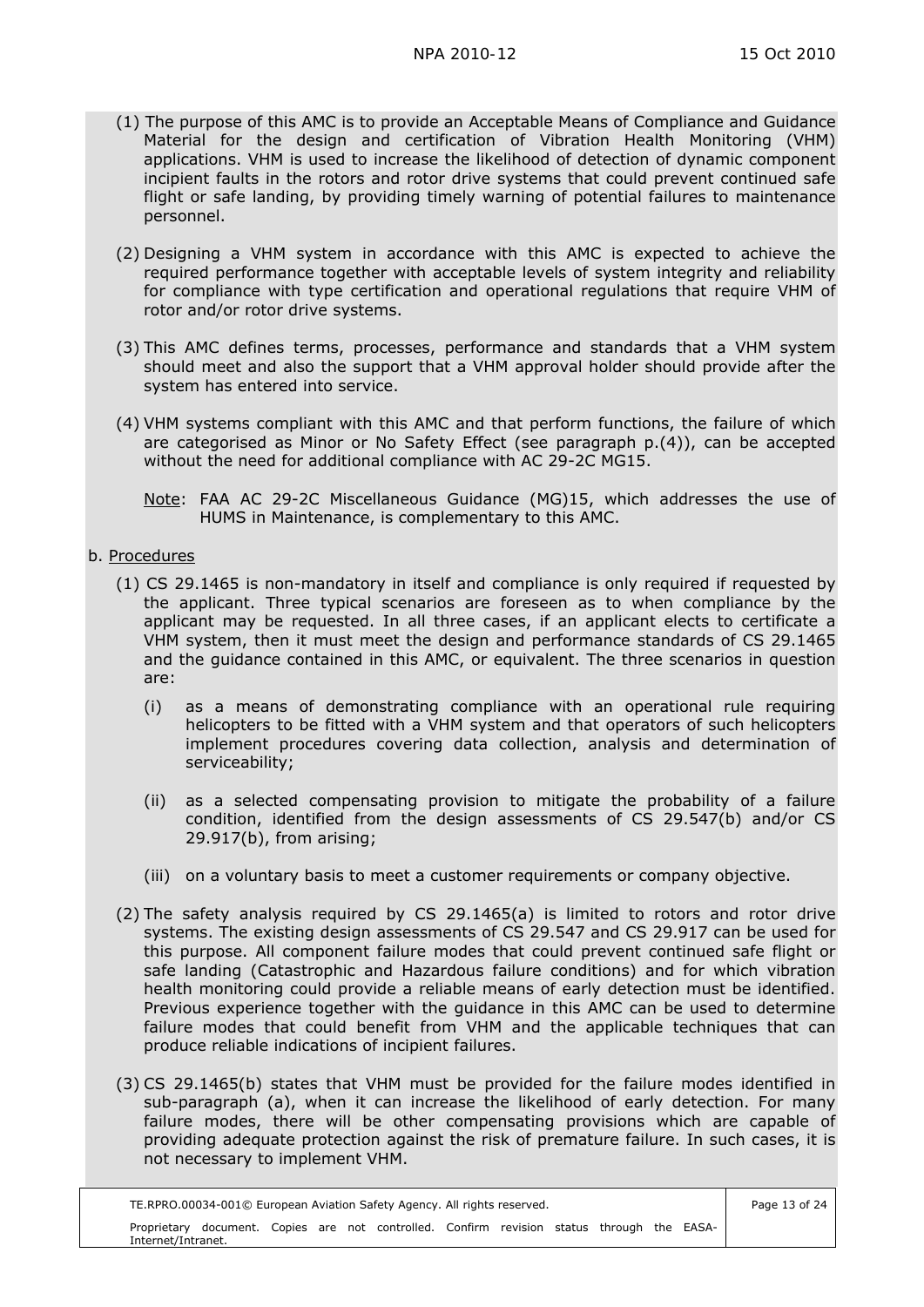### c. Definitions

- (1) **Alarm**: An Alert that, following additional processing or investigation, has resulted in a maintenance action being required.
- (2) **Alert**: A warning produced by the VHM system that requires further processing or investigation by the operator to determine if a maintenance action is required.
- (3) **Commercial Off-the-Shelf (COTS)**: This term defines equipment hardware and software that is not qualified to aircraft standards.
- (4) **Controlled Service Introduction (CSI)**: A period in-service where capabilities and functions that could not be verified prior to entry into service (including support functions) are evaluated.
- (5) **False Alarm**: An Alert that after further processing or investigation has resulted in unnecessary maintenance action.
- (6) **False Alert**: This is an Alert that after further processing or investigation has been determined to not require any further action.
- (7) **Ground-Based System**: A means of access to VHM data, including Alerts, for immediate post-flight fault diagnosis by the responsible maintenance staff.
- (8) **Prognostic Interval**: The predicted time between an Alarm and the component becoming unairworthy.
- (9) **Vibration Health Monitoring (VHM)**: Use of data generated by processing vibration signals to detect incipient failure or degradation of mechanical integrity.
- (10) **VHM Application**: A VHM function implemented for a defined purpose.
- (11) **VHM Indicator**: A VHM Indicator is the result of processing sampled data by applying an algorithm to achieve a single value, which relates to the health of a component with respect to a particular failure mode.
- (12) **VHM System**: Typically comprises vibration sensors and associated wiring, data acquisition and processing hardware, the means of downloading data from the rotorcraft, the Ground-Based System and all associated instructions for operation of the system.

## d. Component Monitoring Capability

 The scope of the VHM capability is determined by the range of components monitored and their incipient failures which can be detected. For each component to be monitored the range of potential damage being diagnosed should be declared and the principles of the monitoring techniques applied should be described. The health monitoring effectiveness should be demonstrable (see paragraph o).

## e. System Design Considerations

- (1) **Sensors**: They are the hardware that measures vibration. They should provide a reliable signal with an appropriate and defined performance. The position and installation of a vibration sensor is as critical as its performance. Sensor selection, positioning and installation should be designed to enable analysis of the processed signals to discriminate the vibration characteristics of the declared monitored component failure modes. Built-In Test capability is necessary to determine the correct functioning of the sensor. Maintenance instructions should ensure that the correct function, and any calibration, of sensors and their installation are adequately controlled.
- (2) **Signal Acquisition**: It is likely that processed VHM data will be sensitive to the flight regime of the rotorcraft. For this reason it is desirable to focus data acquisition to particular operating conditions or phases of flight. Consideration should be given to the likely operation of rotorcraft that may utilise the VHM system and the practicality of acquiring adequate data from each flight to permit the Alert and Alarm processing to be performed to the required standard. The method of vibration signal acquisition should be designed so that: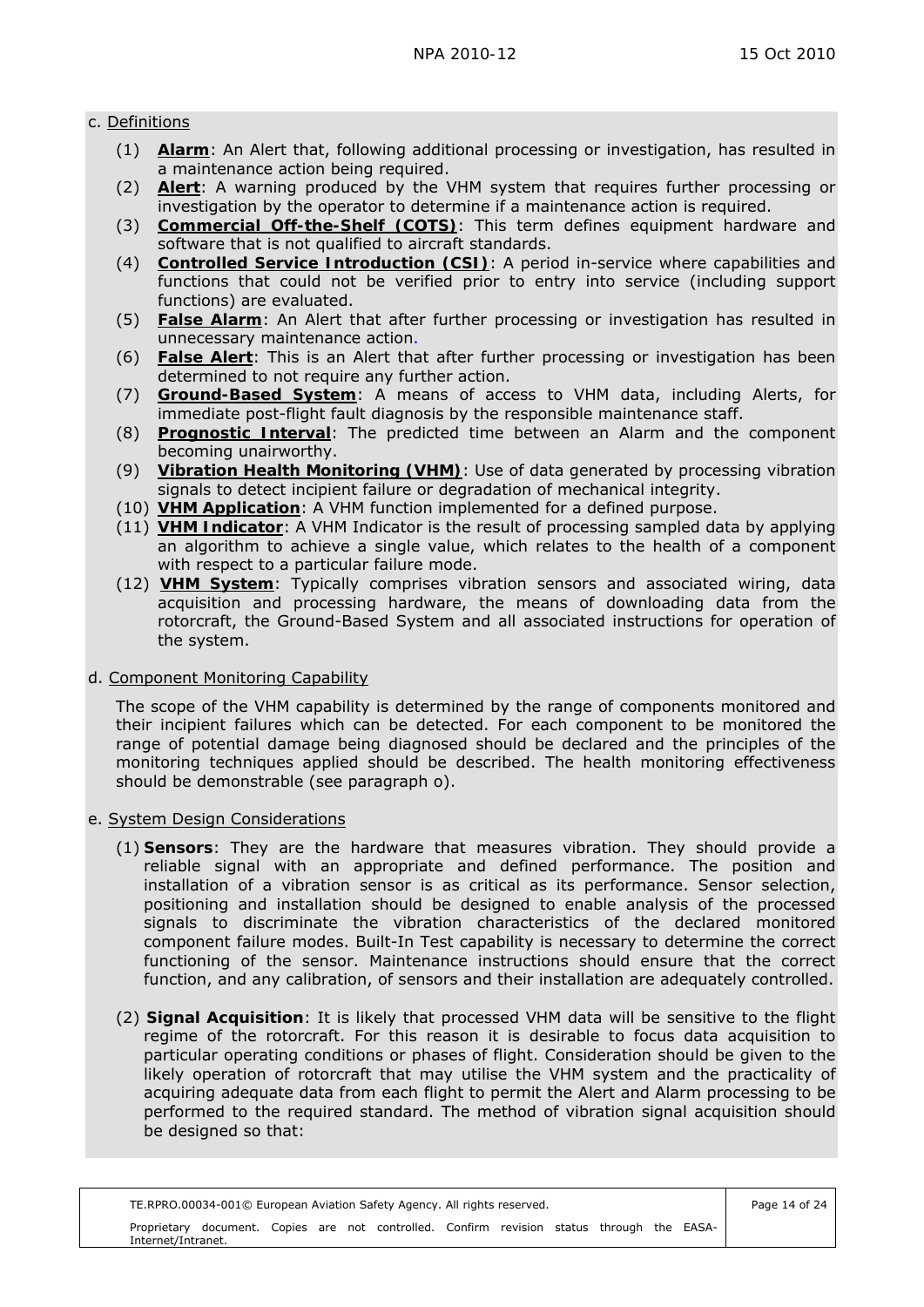- (i) The vibration signal sampling rate is sufficient for the required bandwidth and to avoid aliasing with an adequate dynamic range and sensitivity.
- (ii) The data acquired from the vibration signal should be automatically gathered in specifically defined regimes at an appropriate rate and quantity for the VHM signal processing to produce robust data for defect detection.
- (iii) If the mission profile does not allow regular acquisition of complete data sets, then the data acquisition regimes should be capable of reconfiguration appropriate to particular flight operations.
- (iv) The acquisition cycle should be designed in such a way that all selected components and their defects are monitored with an adequate frequency irrespective of any interruptions in the cycle due to the operational profile.
- (3) **Signal Processing**: The helicopter's rotor and rotor drive systems are a mixture of complex and simple mechanical elements. Therefore the signal processing or the analysis techniques utilised should reflect the complexity of the mechanical elements being monitored as well as the transmission path of the signal and should be demonstrated as being appropriate to the failure modes to be detected. The objective of processing the sampled data should be to produce VHM Indicators that clearly relate to vibration characteristics of the monitored components, from which the health of these components can be determined. A key part of the success of in-service VHM is the signal-to-noise enhancement techniques such as vibration signal averaging for gears and signal band-pass filtering and enveloping for bearings. These techniques are used to generate enhanced component vibration signatures prior to the calculation of the VHM Indicators. Accordingly, the method of signal enhancement should be shown to be effective .The method of signal processing and the analysis techniques utilised to generate the data used for defect detection should be defined for the claimed defect detection capability (see Table 1 below).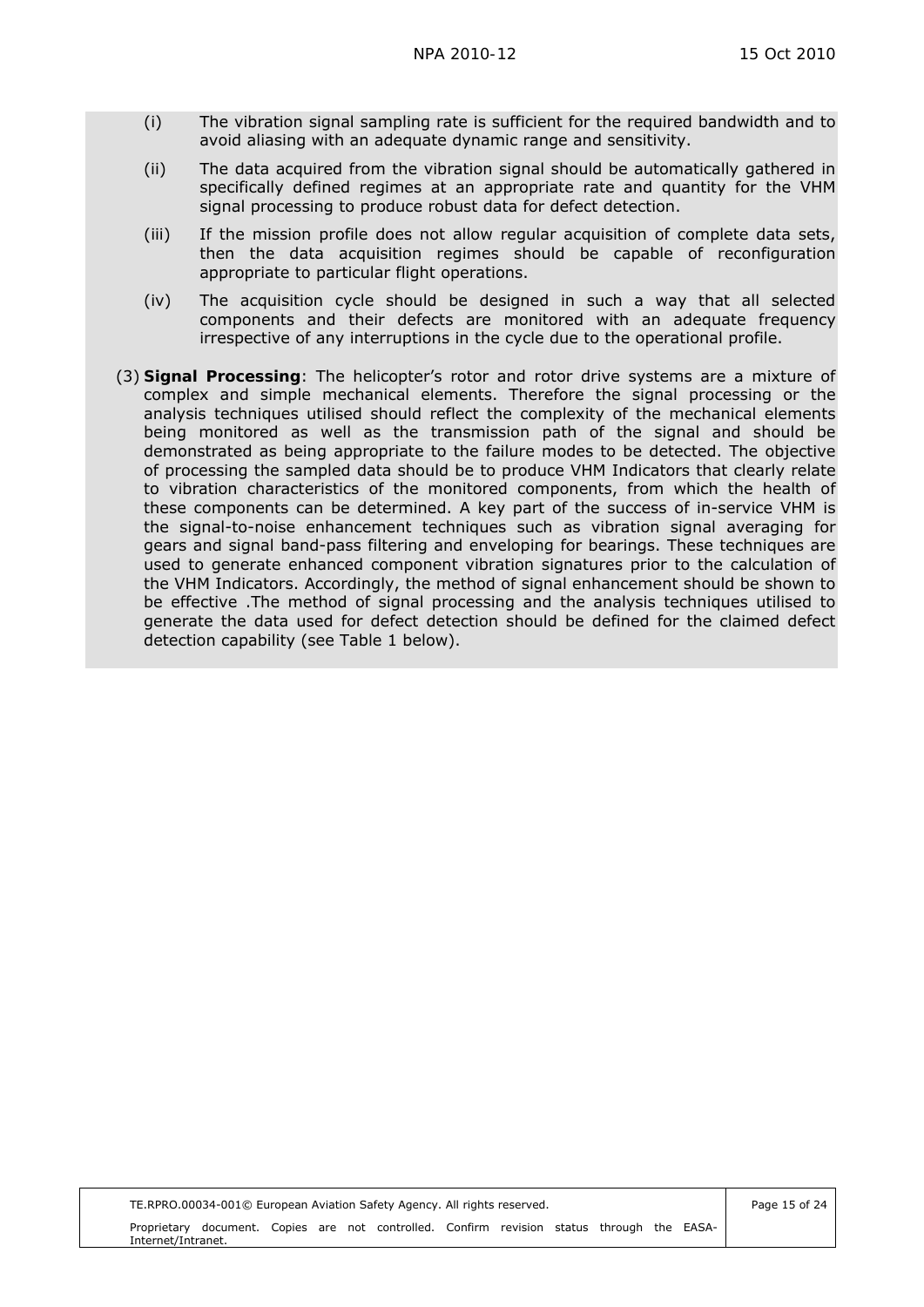| <b>Assembly</b>                                    | Component<br><b>Type</b>              | <b>Types of VHM indicators used</b>                                                                                                                                |
|----------------------------------------------------|---------------------------------------|--------------------------------------------------------------------------------------------------------------------------------------------------------------------|
| Engine                                             | Power Turbine<br><b>Gas Generator</b> | Fundamental shaft order and harmonics and<br>broad-band vibration                                                                                                  |
| Engine to<br>main gearbox<br>input drive<br>shafts | <b>Shafts</b>                         | Fundamental shaft order and harmonics                                                                                                                              |
| Gearboxes                                          | <b>Shafts</b>                         | Fundamental shaft order and harmonics                                                                                                                              |
|                                                    | Gears                                 | Gear meshing frequency and harmonics,<br>modulation of meshing waveform, impulse<br>detection and energy measurement, non<br>mesh-related energy content           |
|                                                    | <b>Bearings</b>                       | High frequency energy content, impulse<br>envelope modulation<br>signal<br>detection,<br>patterns<br>and energies correlated<br>with<br>bearing defect frequencies |
| Tail rotor<br>drive shaft                          | <b>Shafts</b>                         | Fundamental shaft order and harmonics                                                                                                                              |
|                                                    | <b>Hanger Bearings</b>                | As for gearbox bearings, but can utilise<br>band-passed<br>simple<br>signal<br>energy<br>measurements                                                              |
| Oil cooler                                         | Oil Cooler Blower<br>and Drive Shaft  | Fundamental shaft order and harmonics,<br>blade pass frequency                                                                                                     |
| Main and Tail<br>rotor                             | Rotors                                | Fundamental shaft order and harmonics up<br>to blade pass frequency, plus multiples of<br>this.                                                                    |

### **Table 1: Typical Vibration Health Monitoring Indicators & Signal Processing Techniques**

 Recording and storing of some raw vibration data and the processed vibration signal, from which the Indicators are derived, may also be of significant diagnostic value. Typical signal processing techniques include;

- (i) Asynchronous Power Spectrum where phase information or frequency tracking is not required (does not meet the criteria for gear monitoring).
- (ii) Synchronous Spectrum where phase information or frequency tracking is required (does not meet the criteria for gear monitoring).
- (iii) Band-pass filtered signal Envelope Power Spectrum Analysis (a recommended technique for gearbox bearings).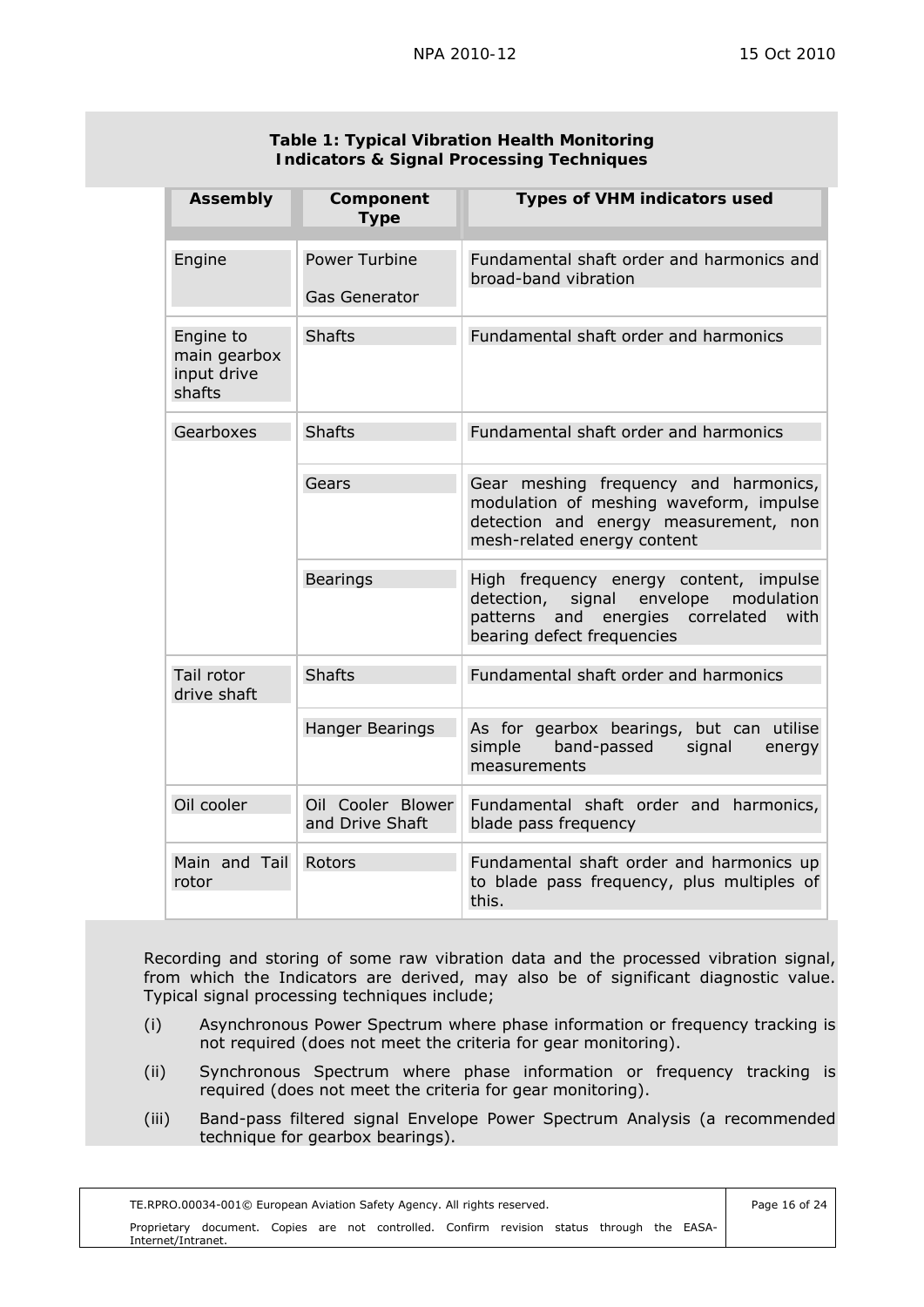- (iv) Synchronous Averaging for time and frequency domain signal analysis (a recommended technique for gearbox gears).
- (v) Band-pass filtering and the measurement of filtered signal statistics, including crest factor (can be used for bearings not within engines or gearboxes).
- (vi) Further signal enhancement techniques are typically required in the calculation of certain VHM indicators targeted at detecting specific defect-related features (e.g. localised signal distortion associated with a gear tooth crack).

 It is not always necessary for the VHM system to cover the complete capability defined in Table 1. However, absence of any of these areas, and/or techniques, should be substantiated. It is acknowledged that the above provides a prescriptive scope for monitoring rotor and rotor drive system components. If alternative methods are proposed, which can be shown to be as effective and reliable as those prescribed and which are to the satisfaction of the Agency, then these can also be accepted.

### f. Data Management

 The data transfer process from the rotorcraft to the maintenance personnel interface should be sufficient to determine all the VHM Indicators post flight. The upload/download should have minimal impact on flight operations. VHM data should be accessible in order to permit alternative analysis and comparison. The following should be specified:

- (1) Data transfer, processing, networking, data integrity assurance.
- (2) Methods to ensure the reliability of this process.
- (3) The time for upload/download and retrieval of data and/or health report.
- (4) Facilities for the warehousing of all of the data downloaded from the VHM systems and to permit timely access to the data.

#### g. Alert Management

(1) **VHM Alert Generation**: VHM Alert criteria should be applied to every monitored component. VHM Alerts are produced to indicate possible anomalous behaviour or a specific defect.

 (2) **VHM Alert Management**: Diagnostic processes are required to determine if VHM driven maintenance of the rotorcraft is necessary.

#### h. Pilot Interface

 Pilot interaction with the VHM system, if any, should be specified and should not adversely impact on pilot workload.

#### i. Maintenance Personnel Interface

 The person responsible for releasing a rotorcraft into service should have access to VHM data, maintenance recommendations and VHM system Built-In Test data necessary to release that rotorcraft. This should include the ability to view VHM Indicators, trend data and detection criteria, including thresholds, for relevant VHM parameters from that rotorcraft. These capabilities must be available locally to maintenance personnel for immediate post flight fault diagnosis.

#### j. Fleet Diagnostic Support Interface

 Where an operator has multiple rotorcraft of the same type, facilities should be made available to the operator to support the analysis of all data acquired by the VHM systems in the operator's fleet. The operator and all parties supporting the operator should have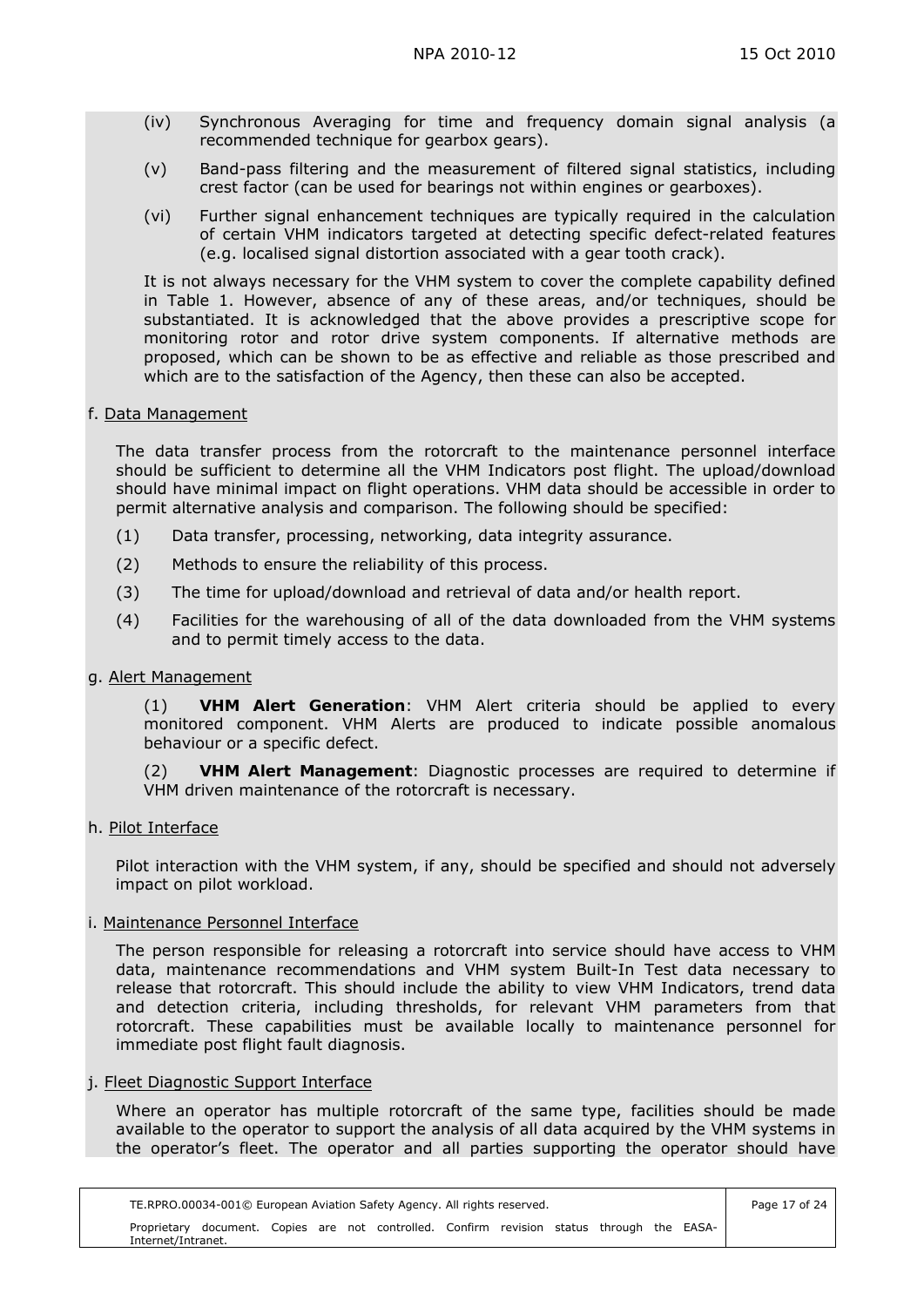remote, multi-user and timely access to the data and the diagnostic processes in order to assist in determining the continued airworthiness of their fleet.

#### k. VHM system installation

 The VHM system installation must comply with CS-29, as applicable to the specific rotorcraft type.

#### l. Ground-Based System Architecture

 Any Ground-Based System Architecture requirements should be specified (see paragraph q. Technical Publications). The Ground-Based System may include COTS hardware, software and services, compatible with the Data Management objectives of paragraph (f) above.

#### m. Software

#### (1) **For the case where the VHM system is stand alone**

 All software that makes up the VHM processing, whether airborne or ground-based, is to be produced to the software quality standard required to achieve the necessary level of system integrity.

 All COTS software should be identified and should be of a quality standard that does not compromise the overall system's integrity.

 All software specifically developed for VHM should be developed to EUROCAE ED 12B/RTCA DO 178B level D, or higher.

#### (2) **For the case where the VHM is integrated into a system with other functions**

 The software for these systems should ensure that supplied data meets VHM system integrity requirements and should not be less than EUROCAE ED 12B/RTCA DO 178B level D.

### n. Performance Criteria

### (1) **Signal Acquisition**

 The applicant for VHM system certification should specify the rate of acquisition of data sets for defect diagnostics in consistent flight regimes.

 As a target the total data set acquired in a flight should be sufficient for complete and reliable diagnostics to be produced for every flight above a defined duration in stabilised conditions. As a minimum, at least the data set for all components should be automatically obtained on each flight of greater than 30 minutes in stabilised conditions without the need for in-flight pilot action. For operations which do not contain periods of stabilised operation of greater than 30 minutes, alternative procedures need to be incorporated to ensure that the total data set is recorded within a specified number of flying hours and in any case no longer than 25 flying hours.

 Where sub-system performance is critical or relied upon to achieve the quoted defect probability of detection or False Alert rate, such as sensor accuracy, dynamic range or bandwidth, then this should be quoted.

### (2) **Data transfer and Storage Capability**

 The VHM defect status data should be capable of being downloaded during rotors running turnarounds.

 All the data sets acquired should be stored until successfully transferred to the Ground-Based System. The storage capacity should not be less than 25 flying hours.

 The applicant should describe the maximum interval between data downloads for which the system memory capacity is not exceeded.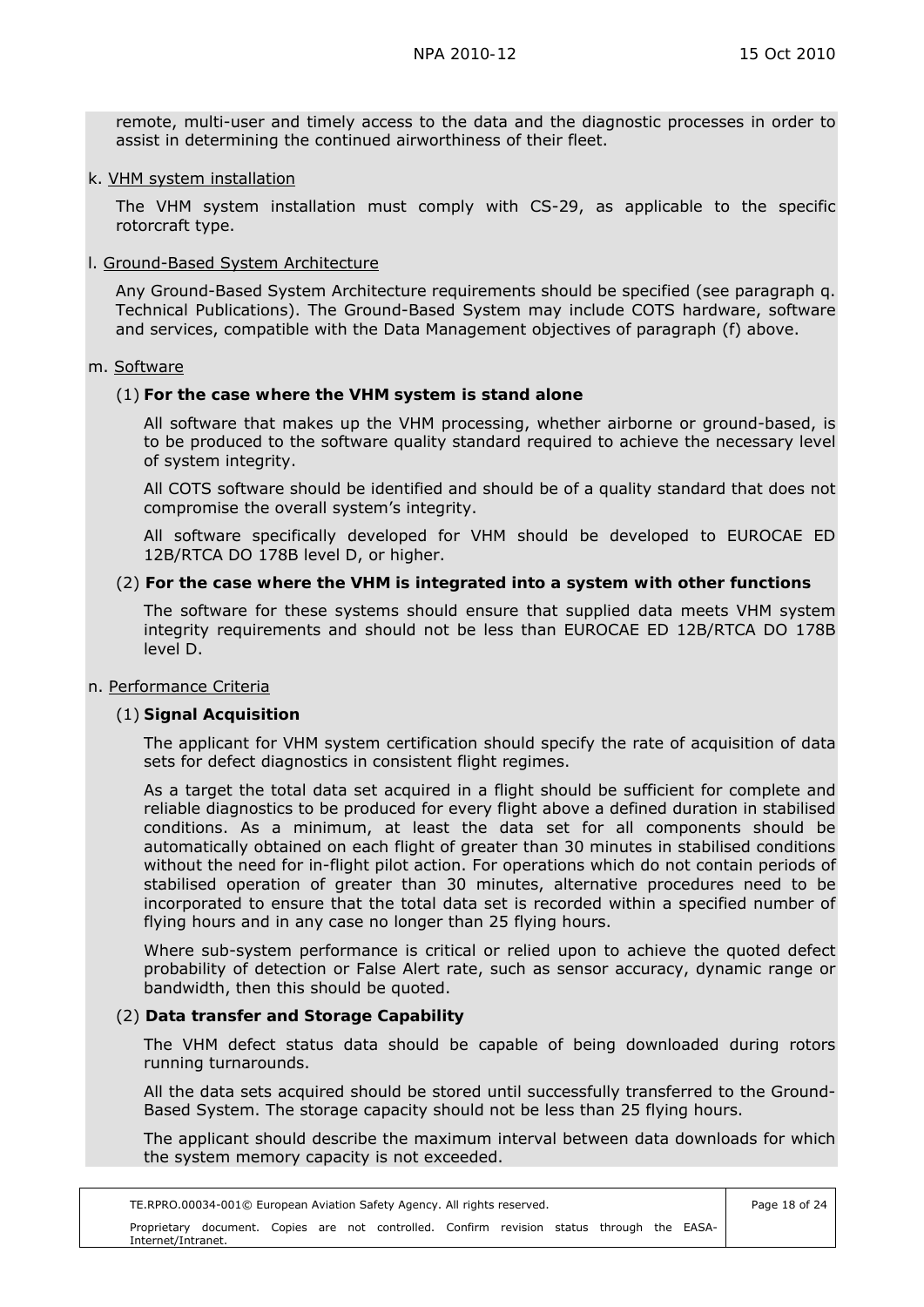The data transfer process should be capable of downloading partial data sets to the Ground-Based System if for any reason a complete data set for every monitored component has not occurred.

#### (3) **VHM Alert generation and fault detection performance**

 The Alert and Alarm generation processing should be designed to achieve a claimed probability of detection for each component defect being monitored. Processing to isolate False Alerts and False Alarms should not result in an unacceptable workload. Also this processing should not compromise the verification and validating evidence of claimed defect detection performance. This workload should be assessed prior to completion of the Controlled Service Introduction (CSI) phase.

#### o. Performance Validation

 The applicant should demonstrate how the VHM system provides an acceptable defect detection performance. Experiences gained during the CSI phase should be reviewed to confirm that this is the case.

### (1) **Validation methodology**

 It is not practical to verify predicted component defect detection performance for all failure modes by in-service experience or by trials. Therefore it is necessary that the methodology employed can be clearly substantiated from an understanding of how the failure mechanisms affect vibration and how the diagnostic processing will generate appropriate Alarms. Direct or indirect evidence should be provided as follows:

- (i) Direct evidence includes:
	- (A) Actual service experience on VHM equipped rotorcraft of the same or of similar type and configuration.
	- (B) Test rig results.
	- (C) Rotorcraft trials, investigating cause and effect (for example, introducing degrees of imbalance or mal-alignment and calibrating the techniques response). This should be supported by flight experience to demonstrate that the False Alert criterion can be met and that all the diagnostic indicators lie within reasonable ranges.

 Note: It is recommended that a mechanism be established for requesting maintenance feedback with respect to component failure/degradation and VHM indication. The cases are as follows:

- to verify component condition following rejection after an Alarm, in order to establish the diagnostic accuracy, probability of detection and the False Alarm rate.
- to inform the TC holder in the event that a failure occurs which is monitored by VHM, where the VHM fails to provide an Alarm. This will provide the missed Alarm rate.

(ii) Indirect evidence includes:

- (A) Evidence as to the provenance of the technology and its suitability for application to rotorcraft.
- (B) Reference to adequate performance in other applications.
- (C) Modelling of the processes

The types of evidence stated in (i) and (ii) above can be used to substantiate: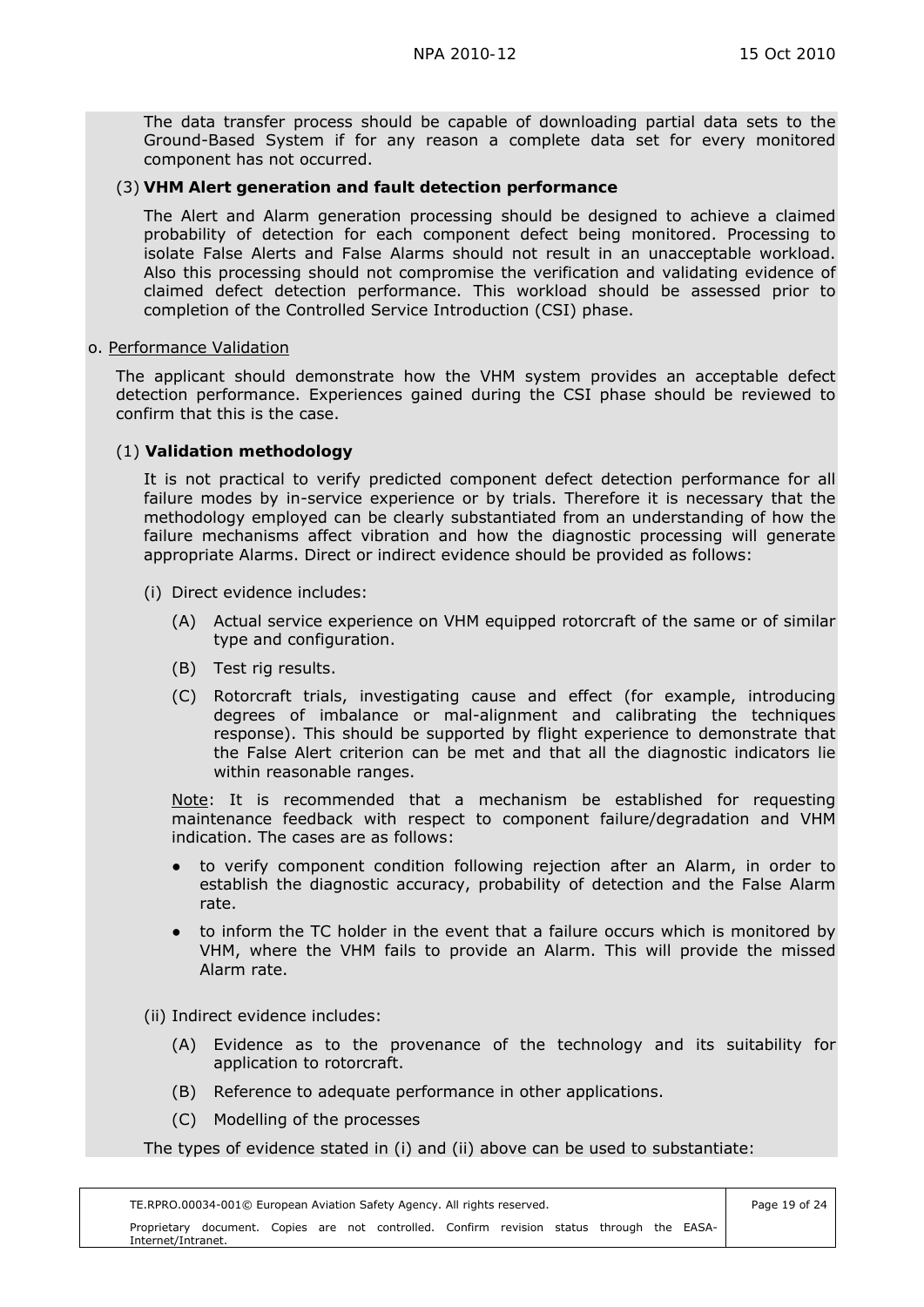- (A) That the Alert processing methodology can deliver an adequate False Alarm rate, Prognostic Interval and probability of detection.
- (B) Data acquired in a flight is sufficient for complete and reliable diagnostics to be produced for every flight above a minimum duration in stabilised conditions.
- (C) The sensitivity, dynamic range and bandwidth of the signal acquisition are adequate.
- (D) That the processed vibration signal-to-noise ratio is acceptable and that it is capable of discriminating the features required to identify potential incipient defects for the monitored components.

 Typically, the False Alarm Rate and Alert Management performance will be validated during the CSI phase.

- p. VHM System Criticality
	- (1) It is necessary to understand the criticality of a VHM function in order to determine the appropriate level of integrity required. Criticality describes the severity of the end result of a VHM application failure/malfunction and is determined by an assessment that considers the safety effect that the VHM application can have on the rotorcraft.

 Note: The criticality of the VHM function relates only to the contribution of the VHM function to the overall integrity of the component being monitored.

- (2) The criticality categories are defined in AC 29-2C AC 29.1309. In order to determine the appropriate level of criticality of the VHM function, it will be necessary to perform a safety assessment or functional hazard analysis on the rotorcraft systems affected. This should be carried out in accordance with standard safety assessment requirements such as CS 29.1309. In performing this assessment it will be necessary to consider the possibility of dormant and common mode failures and the possibility of the VHM system introducing additional risks, e.g. due to the False Alarm rate.
- (3) Different VHM Systems have functions that can have different levels of criticality, such as those described below:
	- (i) Many VHM applications provide a method of enhanced health monitoring which adds to traditional techniques that have been used to establish an acceptable level of component integrity. Accordingly, the failure effect of these functions is considered to be 'No Safety Effect' when there have been no changes to the traditional techniques.
	- (ii) When an on-board VHM system is used to replace existing portable test equipment, and is performing an identical function, this is considered to have 'No Safety Effect'.
	- (iii) When an on-board VHM system is used to replace an existing maintenance task, this will have a criticality level that will be determined by the safety effect that the VHM application can have on the rotorcraft.

 In cases (ii) and (iii) if the VHM function replaces a maintenance task, then the reliability and accuracy of the VHM must be equal to or better than that of the process it is replacing.

 (4) VHM systems designed in accordance with this AMC should provide a level of system integrity appropriate for 'No Safety Effect' and 'Minor' effect category VHM applications. Below is a description of typical applications of a VHM system where the effect on the rotorcraft of their failure corresponds to 'No Safety Effect' and 'Minor'. This does not override AC 29.1309 but provides guidance on the appropriate effect category for VHM applications.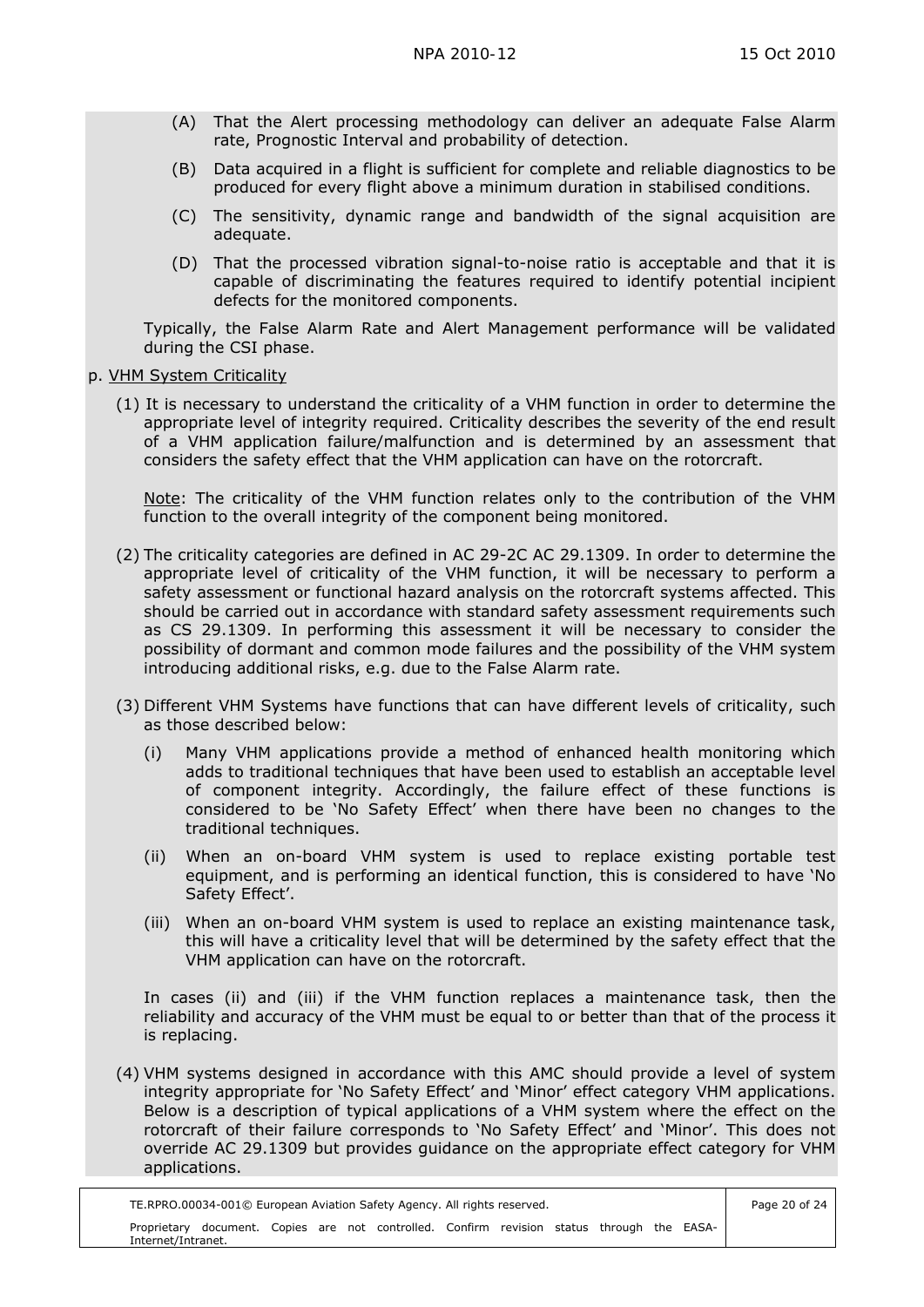(i) Severity classification: No Safety Effect

 A 'No Safety Effect' is where the VHM System provides vibration monitoring with no change to existing maintenance practices. For example, this means that there will be no reduction in scheduled component inspection, overhaul, or replacement intervals. Functions conducted by portable test equipment can be replaced by VHM system functions as long as existing acceptance criteria are maintained and existing mitigation actions are retained, such as conducting maintenance test flights after any vibration reduction adjustments (rotor track and balance, balancing, absorber tuning, etc.).

(ii) Severity classification: Minor

 Some examples of VHM System functions, the failure of which typically have Minor criticality are as follows;

- (A) VHM system functions used to replace functions conducted by portable test equipment without requiring the mitigation of a maintenance verification test flight for standard vibration reduction checks and/or adjustments (rotor track and balance, balancing, absorber tuning, etc.).
- (B) VHM system monitoring of grease packed bearings and replacing a manual inspection, if there is no change to other means of mitigation, i.e. not changing the preventative maintenance actions, such as servicing or the scheduled replacements of these type bearings.
- (C) VHM system monitoring of swash-plate bearings to extend a manual inspection period.

 These functions need validation (see paragraph o.), such as seeded fault testing (bench) or operational experience to show the system (airborne and ground components) is capable of detecting monitored faults with at least the same level of performance as the method it is replacing.

q. Technical Publications

 Appropriate Instructions for Continued Airworthiness (ICA) are required by CS 29.1529 and Appendix A. ICA and other supporting data should be available to operators and maintenance organisations before entry into service and should be updated whenever necessary during the service life of the system.

ICA should include the following:

- (1) Guidance for the interpretation of the diagnostic information produced by the VHM system for all components monitored, to include Alert and Alarm management, a description of the indicators, and Alert generation methods.
- (2) Maintenance instructions defining the actions to be taken in the event of all Alarms, including the appropriate rotorcraft inspections (or other maintenance) necessary for fault-finding to verify the Alarm.
- (3) Scheduled maintenance to be carried out on the VHM system itself, including inspections to confirm sensor performance and system functionality.
- (4) Instructions for all maintenance of the VHM System, including Illustrated Parts Catalogue/Illustrated Parts Breakdown and wiring diagrams.
- (5) Installation instructions for retrofit VHM systems addressing all aspects of VHM system integration with the rotorcraft.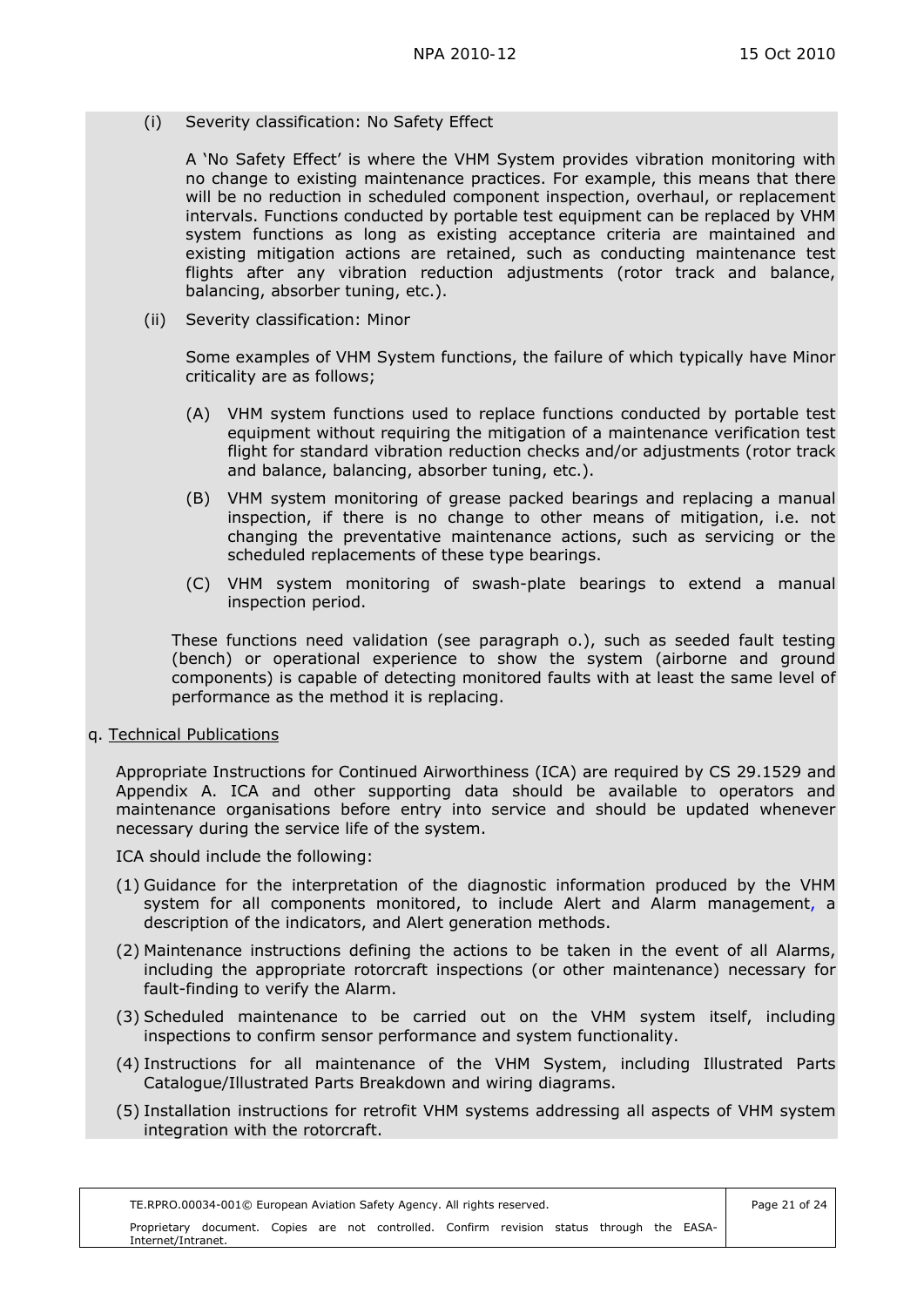- (6) A recommendation of the maximum period of unavailability of VHM functions for inclusion in the rotorcraft Master Minimum Equipment List (MMEL) or maintenance instructions, as required.
- (7) Operating Instructions detailing the operation of the VHM system including any groundbased elements or functions.
- (8) Required Flight Manual instructions.

### r. Training

 Suitable training should be made available with respect to operation and maintenance of the VHM system. This training should be made available prior to initial delivery of the VHM system. Training material and training courses should evolve to include lessons learned from service experience and appropriate diagnostic case studies. Training material and training courses should cover:

- (1) Installation of the VHM system.
- (2) Line maintenance of the VHM system (including VHM system fault-finding, any calibration necessary).
- (3) Use of the VHM System during Line maintenance to monitor the rotorcraft, including the data transfer, interface with data analysis, response to Alerts and Alarm processing, rotorcraft fault-finding and other Line diagnostic actions.
- (4) Necessary system administration functions, covering operational procedures relating to data transfer and storage, recovery from failed down loads and the introduction of hardware and software modifications.
- (5) Any data analysis and reporting functions that are expected to be performed by the operator.

### s. Product Support — System Data and Diagnostic Support

 The necessary support should be provided to operators to ensure that the VHM system remains effective and compliant with any applicable requirements throughout its service life. The support provided should cover both the VHM system itself (i.e. system support), and the data generated (data and diagnostic support).

The data and diagnostic support provided should ensure that:

- (1) The operator has timely access to approved external data interpretation and diagnostic advice. It is the responsibility of the approval holder to provide this information; however, this may also involve the rotorcraft TC holder, or through formal agreement, from another suitably qualified organisation.
- (2) There is a defined protocol for requesting and providing diagnostic support, including response times that meet VHM system operational requirements, with traceability of all communications.
- (3) The organisation providing diagnostic support to an operator has a defined process for training and approving all personnel providing that support.
- (4) VHM performance is periodically assessed, with an evaluation of Alert criteria, and a controlled process for modifying those criteria if necessary.
- (5) Sufficient historical VHM data is retained and collated to facilitate the identification of trends on in-service components, the characterisation of rotorcraft fleet behaviour, and VHM performance assessment.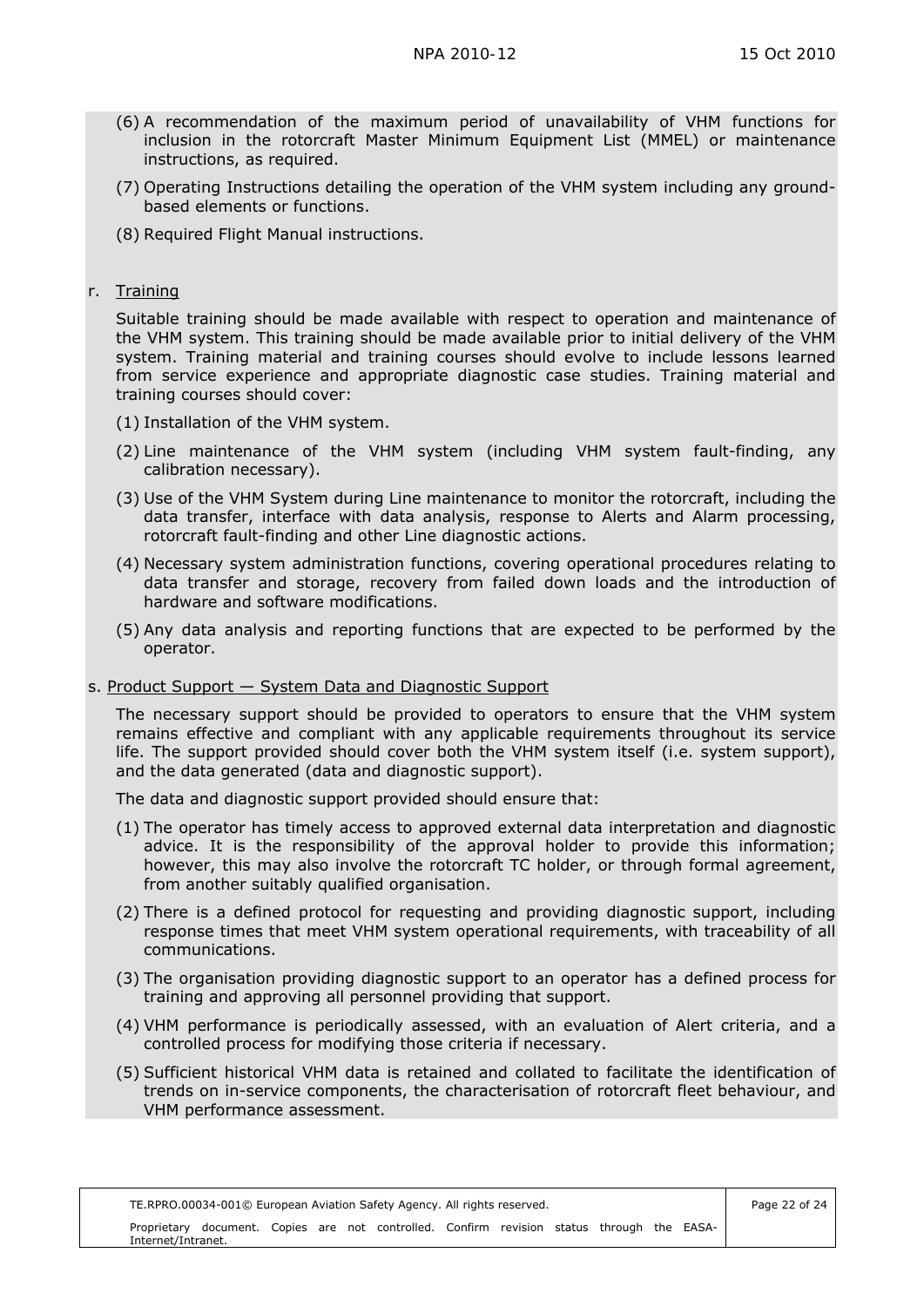#### t. Minimum Equipment List (MEL) Recommendation

 The MEL should address the Airborne Element of the VHM system. The maximum period for absence of an assessment of any VHM indicator, to which Alert criteria are applied, should be limited to a suitable period and should not exceed 25 hours.

 It is recommended that the VHM system automatically generates a warning if no VHM data has been gathered for a particular component for longer than a certain number of hours.

### u. Controlled Service Introduction

- (1) When a VHM system initially enters into service or it is adapted to a new application on a different rotorcraft type, then a Controlled Service Introduction (CSI) phase is usually necessary in order to fully validate the system performance.
- (2) If a CSI phase is considered to be necessary, then this activity should be detailed in a CSI plan to be approved prior to release to service, detailing the VHM applications being developed and the criteria for the successful completion of the CSI. Such criteria should address:
	- (i) The number of rotorcraft, number of operators, calendar time and flying hours.
	- (ii) Validation of specific sensor performance.
	- (iii) If failures or defects in monitored components occur during the CSI phase, it should be verified that the applicable VHM system applications provide an accurate timely Alarm.
	- (iv) Validate the False Alarm rate.
	- (v) Evolution of Alert criteria.
	- (vi) Validate the timeliness and integrity of the end-to-end data transfer and analysis process.
	- (vii) Demonstration of specific support processes.
	- (viii) System hardware reliability.
	- (ix) System maintainability.
	- (x) System usability (including rotorcraft and ground based man-machine interfaces).
	- (xi) ICA usability.
	- (xii) Effectiveness of training.
	- (xiii) Effectiveness and timeliness of diagnostic support.
- (3) A CSI Plan should be agreed between the applicant for VHM system certification and the Agency prior to initial approval of the VHM system. This plan should then be implemented by the VHM approval holder and the operator(s) and monitored periodically by the Agency. The validation and improvement activities should be detailed in this plan which should also detail the objectives that must be achieved before the CSI can be considered to be completed.
- (4) Formal CSI meetings should take place in order to review service experience against the CSI criteria. They should involve the VHM system approval holder, the Agency (as applicable), and the operators.
- (5) Once all parties agree that the intent of the CSI has been satisfied, the CSI phase will be considered closed. The process of review and closure should be recorded.

#### v. Related documents

 (1) Federal Aviation Administration (FAA) AC 29-2C MG 15 'Airworthiness Approval of Rotorcraft Health Usage Monitoring Systems (HUMS)'

TE.RPRO.00034-001© European Aviation Safety Agency. All rights reserved. Proprietary document. Copies are not controlled. Confirm revision status through the EASA-Internet/Intranet.